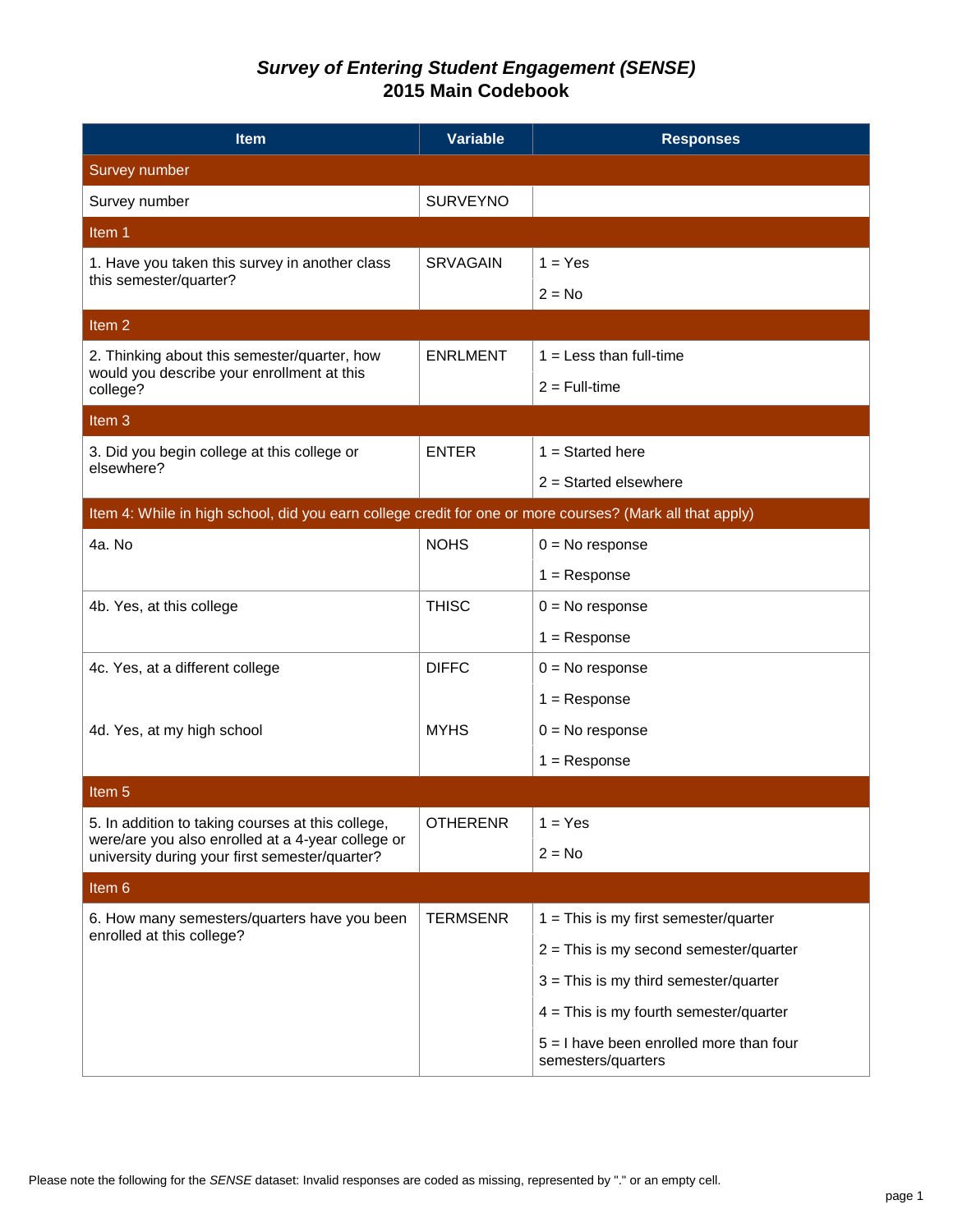| <b>Item</b>                                                                                                    | <b>Variable</b> | <b>Responses</b>                                                                        |
|----------------------------------------------------------------------------------------------------------------|-----------------|-----------------------------------------------------------------------------------------|
| Item <sub>7</sub>                                                                                              |                 |                                                                                         |
| 7. How many courses did you enroll in for your                                                                 | <b>COURSENO</b> | $1 = One$                                                                               |
| first semester/quarter at this college?                                                                        |                 | $2 = Two$                                                                               |
|                                                                                                                |                 | $3 =$ Three                                                                             |
|                                                                                                                |                 | $4 = Four$ or more                                                                      |
| Item 8                                                                                                         |                 |                                                                                         |
| 8. Did you add or drop any classes within the first<br>three weeks of your first semester/quarter at this      | ADDROP          | $1 = Yes$ , without discussing my decision with a<br>college staff member or instructor |
| college?                                                                                                       |                 | $2 = Yes$ , after discussing my decision with a<br>college staff member or instructor   |
|                                                                                                                |                 | $3 = No$ , I did not add or drop any courses                                            |
| Item <sub>9</sub>                                                                                              |                 |                                                                                         |
| 9. Of the courses you enrolled in during your first                                                            | <b>DROPNO</b>   | $1 = \text{None}$                                                                       |
| semester/quarter at this college, how many did<br>you drop after the first day of class?                       |                 | $2 = One$                                                                               |
|                                                                                                                |                 | $3 = Two$                                                                               |
|                                                                                                                |                 | $4 =$ Three                                                                             |
|                                                                                                                |                 | $5 = Four$ or more                                                                      |
| Item 10                                                                                                        |                 |                                                                                         |
| 10. When did you register for your courses for                                                                 | <b>REGCLASS</b> | $1 =$ More than one week before classes began                                           |
| your first semester/quarter at this college?                                                                   |                 | $2$ = During the week before classes began                                              |
|                                                                                                                |                 | $3$ = During the first week of classes                                                  |
|                                                                                                                |                 | $4$ = After the first week of classes                                                   |
| Item 11: The following statements are about this college's orientation for new students. (Mark all that apply) |                 |                                                                                         |
| 11a. I took part in an online orientation prior to                                                             | <b>ONLORIEN</b> | $0 = No$ response                                                                       |
| the beginning of classes                                                                                       |                 | $1 =$ Response                                                                          |
| 11b. I attended an on-campus orientation prior to                                                              | <b>ONCORIEN</b> | $0 = No$ response                                                                       |
| the beginning of classes                                                                                       |                 | $1 =$ Response                                                                          |
| 11c. I enrolled in an orientation course as part of                                                            | <b>CSORIEN</b>  | $0 = No$ response                                                                       |
| my course schedule during my first<br>semester/quarter at this college                                         |                 | $1 =$ Response                                                                          |
| 11d. I was not aware of a college orientation                                                                  | <b>NWORIEN</b>  | $0 = No$ response                                                                       |
|                                                                                                                |                 | $1 =$ Response                                                                          |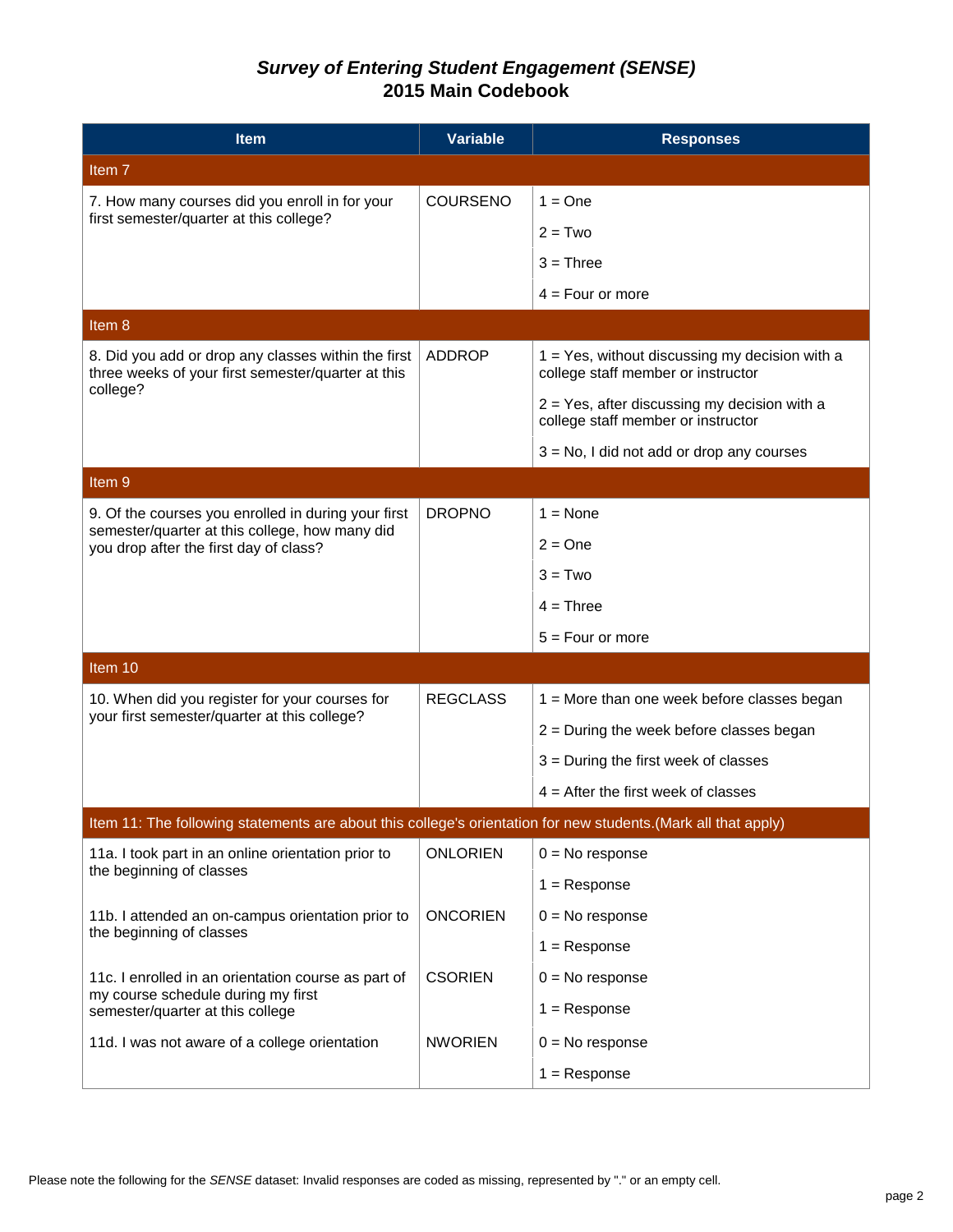| <b>Item</b>                                                                                                                                                                                      | <b>Variable</b> | <b>Responses</b>  |  |
|--------------------------------------------------------------------------------------------------------------------------------------------------------------------------------------------------|-----------------|-------------------|--|
| Item 11: The following statements are about this college's orientation for new students. (Mark all that apply)                                                                                   |                 |                   |  |
| 11e. I was unable to participate in orientation due                                                                                                                                              | <b>UNAORIEN</b> | $0 = No$ response |  |
| to scheduling or other issues                                                                                                                                                                    |                 | $1 =$ Response    |  |
| Item 12: Think about your experiences from the time of your decision to attend this college through the end of the first<br>three weeks of your first semester/quarter.                          |                 |                   |  |
| 12a. Before I could register for classes, I was                                                                                                                                                  | <b>REQPTEST</b> | $1 = Yes$         |  |
| required to take a placement test (COMPASS,<br>ASSET, ACCUPLACER, SAT, ACT, etc.) to<br>assess my skills in reading, writing, and/or math                                                        |                 | $2 = No$          |  |
| 12b. I took a placement test (COMPASS,                                                                                                                                                           | <b>TKPTEST</b>  | $1 = Yes$         |  |
| ASSET, ACCUPLACER, SAT, ACT, etc.)                                                                                                                                                               |                 | $2 = No$          |  |
| 12c. I was exempt from taking a placement test                                                                                                                                                   | <b>EXPTEST</b>  | $1 = Yes$         |  |
| at this college                                                                                                                                                                                  |                 | $2 = No$          |  |
| Item 13: My placement test scores indicated that I needed to take a Developmental course<br>(also referred to as Basic Skills, College Prep, etc.) in the following areas. (Mark all that apply) |                 |                   |  |
| 13a. Didn't take a placement test                                                                                                                                                                | <b>NOTEST</b>   | $0 = No$ response |  |
|                                                                                                                                                                                                  |                 | $1 =$ Response    |  |
| 13b. Developmental Reading                                                                                                                                                                       | <b>NEEDREAD</b> | $0 = No$ response |  |
|                                                                                                                                                                                                  |                 | $1 =$ Response    |  |
| 13c. Developmental Writing                                                                                                                                                                       | <b>NEEDWRIT</b> | $0 = No$ response |  |
|                                                                                                                                                                                                  |                 | $1 =$ Response    |  |
| 13d. Developmental Math                                                                                                                                                                          | <b>NEEDMATH</b> | $0 = No$ response |  |
|                                                                                                                                                                                                  |                 | $1 =$ Response    |  |
| 13e. Didn't place into any Developmental<br>courses                                                                                                                                              | <b>NEEDNONE</b> | $0 = No$ response |  |
|                                                                                                                                                                                                  |                 | $1 =$ Response    |  |
| Item 14                                                                                                                                                                                          |                 |                   |  |
| 14. This college required me to enroll in classes<br>indicated by my placement test scores during my                                                                                             | <b>REQCLASS</b> | $1 = Yes$         |  |
| first semester/quarter                                                                                                                                                                           |                 | $2 = No$          |  |
| Item 15: With regard to financial assistance (scholarships, grants, or loans, etc.) to help with your college costs:                                                                             |                 |                   |  |
| 15a. I applied for financial assistance                                                                                                                                                          | <b>APPLIED</b>  | $1 = Yes$         |  |
|                                                                                                                                                                                                  |                 | $2 = No$          |  |
| 15b. I was notified I was eligible to receive                                                                                                                                                    | <b>OFFERED</b>  | $1 = Yes$         |  |
| financial assistance                                                                                                                                                                             |                 | $2 = No$          |  |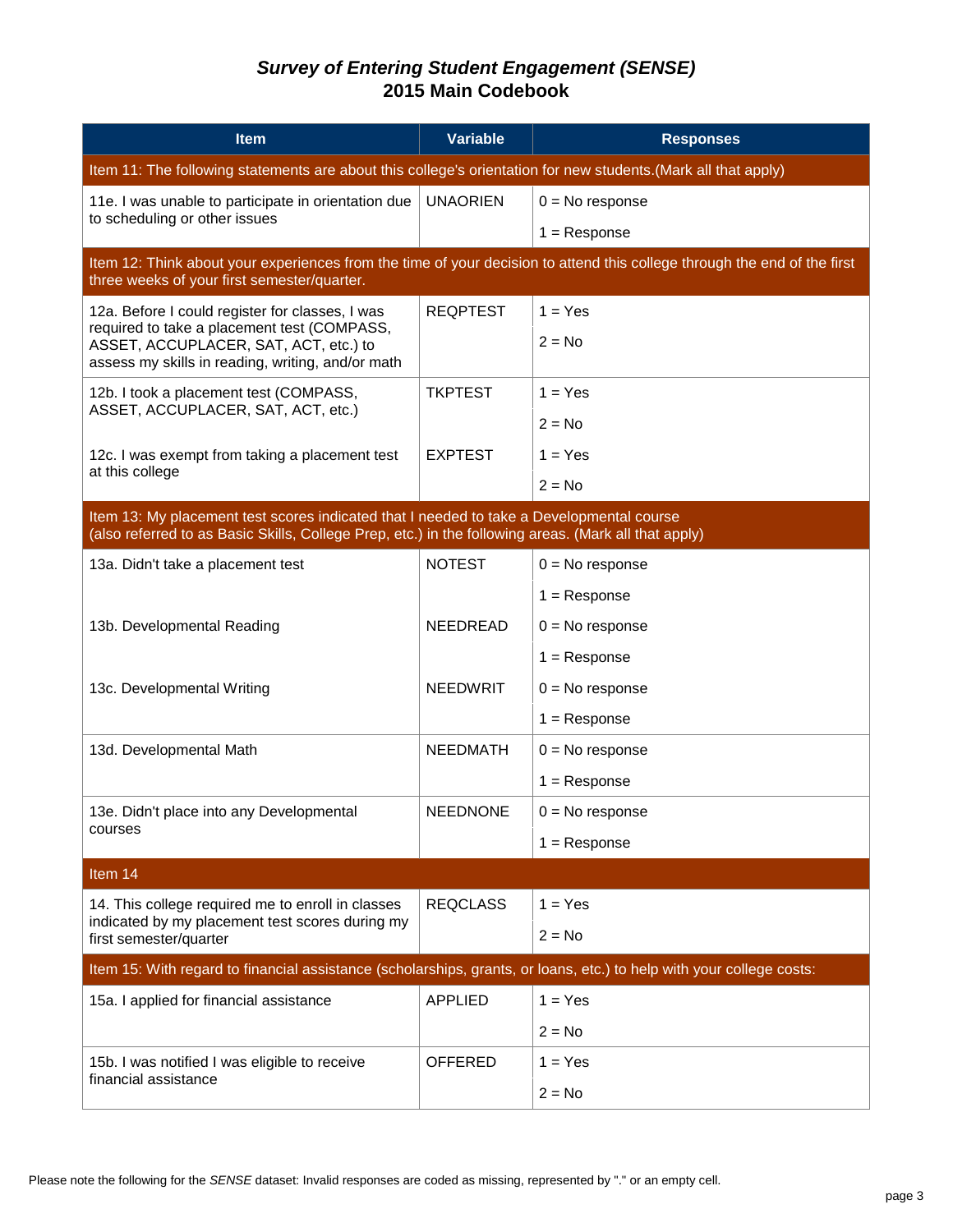| <b>Item</b>                                                                                                                                                             | Variable        | <b>Responses</b>                                                                                                          |  |
|-------------------------------------------------------------------------------------------------------------------------------------------------------------------------|-----------------|---------------------------------------------------------------------------------------------------------------------------|--|
| Item 15: With regard to financial assistance (scholarships, grants, or loans, etc.) to help with your college costs:                                                    |                 |                                                                                                                           |  |
| 15c. I received financial assistance funds before                                                                                                                       | <b>RECEIVED</b> | $1 = Yes$                                                                                                                 |  |
| classes began                                                                                                                                                           |                 | $2 = No$                                                                                                                  |  |
| Item 16                                                                                                                                                                 |                 |                                                                                                                           |  |
| 16. When did you first apply for financial                                                                                                                              | <b>TIMEAPPL</b> | $1 = 3$ or more months before classes began                                                                               |  |
| assistance?                                                                                                                                                             |                 | $2 = 1$ to 2 months before classes began                                                                                  |  |
|                                                                                                                                                                         |                 | $3 =$ Less than 1 month before classes began                                                                              |  |
|                                                                                                                                                                         |                 | $4 =$ After classes began                                                                                                 |  |
|                                                                                                                                                                         |                 | $5 = 1$ did not apply for financial assistance                                                                            |  |
|                                                                                                                                                                         |                 | Item 17: In which of the following types of courses were you enrolled during your first semester/quarter at this college? |  |
| 17a. Developmental Reading (also referred to as                                                                                                                         | <b>EDCPR</b>    | $1 =$ Enrolled                                                                                                            |  |
| Basic Skills, College Prep, etc.)                                                                                                                                       |                 | $2 = Not enrolled$                                                                                                        |  |
| 17b. Developmental Writing (also referred to as                                                                                                                         | <b>EDCPW</b>    | $1 =$ Enrolled                                                                                                            |  |
| Basic Skills, College Prep, etc.)                                                                                                                                       |                 | $2 = Not enrolled$                                                                                                        |  |
| 17c. Developmental Math (also referred to as                                                                                                                            | <b>EDCPM</b>    | $1 =$ Enrolled                                                                                                            |  |
| Basic Skills, College Prep, etc.)                                                                                                                                       |                 | $2 = Not$ enrolled                                                                                                        |  |
| 17d. An English course taught specifically for                                                                                                                          | <b>ENRLENG</b>  | $1 =$ Enrolled                                                                                                            |  |
| students whose first language is not English<br>(ESL, ESOL)                                                                                                             |                 | $2 = Not$ enrolled                                                                                                        |  |
| 17e. A course specifically designed to teach                                                                                                                            | <b>ENRLSSDC</b> | $1 =$ Enrolled                                                                                                            |  |
| skills and strategies to help students succeed in<br>college (e.g., a college success or student                                                                        |                 | $2 = Not enrolled$                                                                                                        |  |
| success course)                                                                                                                                                         |                 |                                                                                                                           |  |
| 17f. An organized "learning community" (two or<br>more courses that a group of students take                                                                            | <b>ENRLOLC</b>  | $1 =$ Enrolled                                                                                                            |  |
| together)                                                                                                                                                               |                 | $2 = Not$ enrolled                                                                                                        |  |
| Item 18: Think about your experiences from the time of your decision to attend this college through the end of the first<br>three weeks of your first semester/quarter. |                 |                                                                                                                           |  |
| 18a. The very first time I came to this college I                                                                                                                       | <b>WELCOME</b>  | $1 =$ Strongly disagree                                                                                                   |  |
| felt welcome                                                                                                                                                            |                 | $2 = Disagree$                                                                                                            |  |
|                                                                                                                                                                         |                 | $3$ = Neutral                                                                                                             |  |
|                                                                                                                                                                         |                 | $4 = \text{Agree}$                                                                                                        |  |
|                                                                                                                                                                         |                 | $5 =$ Strongly agree                                                                                                      |  |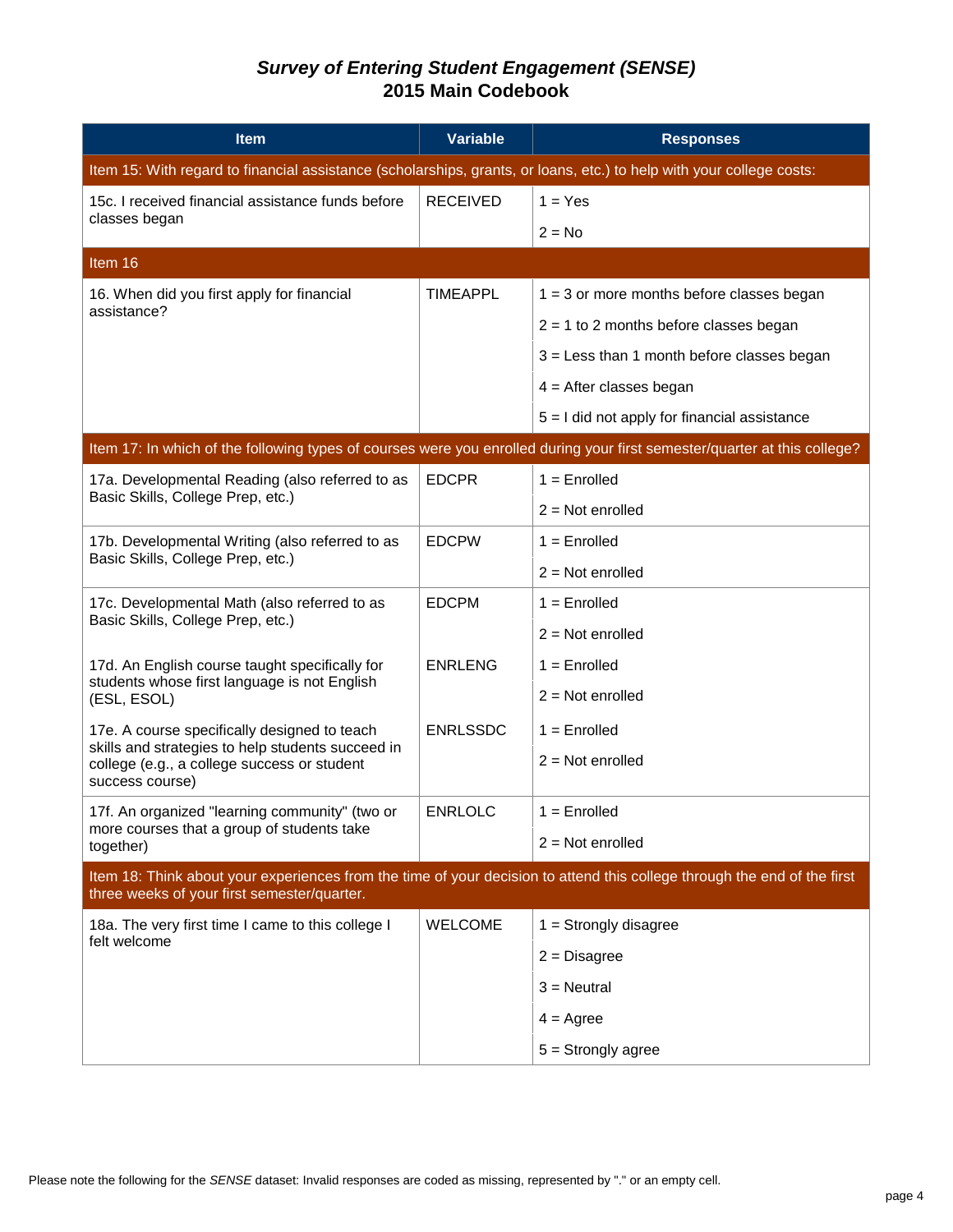| <b>Item</b>                                                                                                                                                             | <b>Variable</b> | <b>Responses</b>        |
|-------------------------------------------------------------------------------------------------------------------------------------------------------------------------|-----------------|-------------------------|
| Item 18: Think about your experiences from the time of your decision to attend this college through the end of the first<br>three weeks of your first semester/quarter. |                 |                         |
| 18b. The instructors at this college want me to                                                                                                                         | <b>WNTSCCD</b>  | $1 =$ Strongly disagree |
| succeed                                                                                                                                                                 |                 | $2 = Disagree$          |
|                                                                                                                                                                         |                 | $3$ = Neutral           |
|                                                                                                                                                                         |                 | $4 = \text{Agree}$      |
|                                                                                                                                                                         |                 | $5 =$ Strongly agree    |
| 18c. All the courses I needed to take during my                                                                                                                         | <b>CONVTIME</b> | $1 =$ Strongly disagree |
| first semester/quarter were available at times<br>convenient for me                                                                                                     |                 | $2 = Disagree$          |
|                                                                                                                                                                         |                 | $3$ = Neutral           |
|                                                                                                                                                                         |                 | $4 = \text{Agree}$      |
|                                                                                                                                                                         |                 | $5 =$ Strongly agree    |
| 18d. I was able to meet with an academic advisor<br>at times convenient for me                                                                                          | <b>AACONTIM</b> | $1 =$ Strongly disagree |
|                                                                                                                                                                         |                 | $2 = Disagree$          |
|                                                                                                                                                                         |                 | $3$ = Neutral           |
|                                                                                                                                                                         |                 | $4 = \text{Agree}$      |
|                                                                                                                                                                         |                 | $5 =$ Strongly agree    |
| 18e. An advisor helped me to select a course of<br>study, program, or major                                                                                             | AASELMAJ        | $1 =$ Strongly disagree |
|                                                                                                                                                                         |                 | $2 = Disagree$          |
|                                                                                                                                                                         |                 | $3$ = Neutral           |
|                                                                                                                                                                         |                 | $4 = \text{Agree}$      |
|                                                                                                                                                                         |                 | $5 =$ Strongly agree    |
| 18f. An advisor helped me to set academic goals<br>and to create a plan for achieving them                                                                              | <b>ACADGOAL</b> | $1 =$ Strongly disagree |
|                                                                                                                                                                         |                 | $2 = Disagree$          |
|                                                                                                                                                                         |                 | $3$ = Neutral           |
|                                                                                                                                                                         |                 | $4 = \text{Agree}$      |
|                                                                                                                                                                         |                 | $5 =$ Strongly agree    |
| 18g. An advisor helped me to identify the                                                                                                                               | <b>CRSADV</b>   | $1 =$ Strongly disagree |
| courses I needed to take during my first<br>semester/quarter                                                                                                            |                 | $2 = Disagree$          |
|                                                                                                                                                                         |                 | $3 =$ Neutral           |
|                                                                                                                                                                         |                 | $4 = \text{Agree}$      |
|                                                                                                                                                                         |                 | $5 =$ Strongly agree    |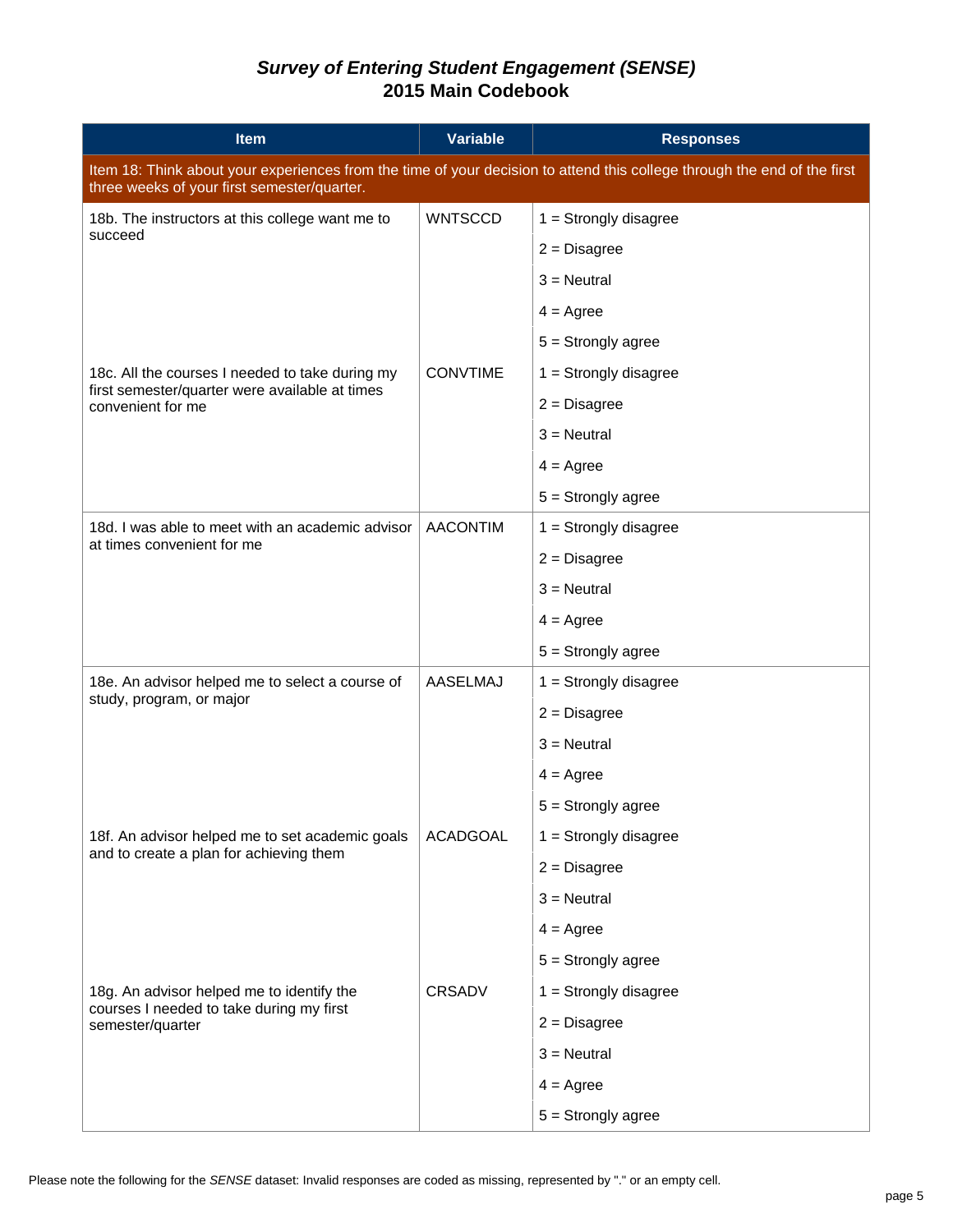| <b>Item</b>                                                                                                                                                             | <b>Variable</b> | <b>Responses</b>        |  |  |
|-------------------------------------------------------------------------------------------------------------------------------------------------------------------------|-----------------|-------------------------|--|--|
| Item 18: Think about your experiences from the time of your decision to attend this college through the end of the first<br>three weeks of your first semester/quarter. |                 |                         |  |  |
| 18h. A college staff member talked with me                                                                                                                              | <b>OSCOMM</b>   | $1 =$ Strongly disagree |  |  |
| about my commitments outside of school (work,<br>children, dependents, etc.) to help me figure out                                                                      |                 | $2 = Disagree$          |  |  |
| how many courses to take                                                                                                                                                |                 | $3$ = Neutral           |  |  |
|                                                                                                                                                                         |                 | $4 = \text{Agree}$      |  |  |
|                                                                                                                                                                         |                 | $5 =$ Strongly agree    |  |  |
| 18i. The college provided me with adequate<br>information about financial assistance                                                                                    | <b>FAINFO</b>   | $1 =$ Strongly disagree |  |  |
| (scholarships, grants, loans, etc.)                                                                                                                                     |                 | $2 = Disagree$          |  |  |
|                                                                                                                                                                         |                 | $3$ = Neutral           |  |  |
|                                                                                                                                                                         |                 | $4 = \text{Agree}$      |  |  |
|                                                                                                                                                                         |                 | $5 =$ Strongly agree    |  |  |
| 18j. A college staff member helped me determine<br>whether I qualified for financial assistance                                                                         | <b>QUALFA</b>   | $1 =$ Strongly disagree |  |  |
|                                                                                                                                                                         |                 | $2 = Disagree$          |  |  |
|                                                                                                                                                                         |                 | $3$ = Neutral           |  |  |
|                                                                                                                                                                         |                 | $4 = \text{Agree}$      |  |  |
|                                                                                                                                                                         |                 | $5 =$ Strongly agree    |  |  |
| 18k. All instructors had activities to introduce<br>students to one another                                                                                             | <b>ACTINTRO</b> | $1 =$ Strongly disagree |  |  |
|                                                                                                                                                                         |                 | $2 = Disagree$          |  |  |
|                                                                                                                                                                         |                 | $3$ = Neutral           |  |  |
|                                                                                                                                                                         |                 | $4 = \text{Agree}$      |  |  |
|                                                                                                                                                                         |                 | $5 =$ Strongly agree    |  |  |
| 18I. All instructors clearly explained academic<br>and student support services available at this                                                                       | <b>RESOURCE</b> | $1 =$ Strongly disagree |  |  |
| college                                                                                                                                                                 |                 | $2 = Disagree$          |  |  |
|                                                                                                                                                                         |                 | $3$ = Neutral           |  |  |
|                                                                                                                                                                         |                 | $4 = \text{Agree}$      |  |  |
|                                                                                                                                                                         |                 | $5 =$ Strongly agree    |  |  |
| 18m. All instructors clearly explained course                                                                                                                           | <b>GRADEPOL</b> | $1 =$ Strongly disagree |  |  |
| grading policies                                                                                                                                                        |                 | $2 = Disagree$          |  |  |
|                                                                                                                                                                         |                 | $3 =$ Neutral           |  |  |
|                                                                                                                                                                         |                 | $4 = \text{Agree}$      |  |  |
|                                                                                                                                                                         |                 | $5 =$ Strongly agree    |  |  |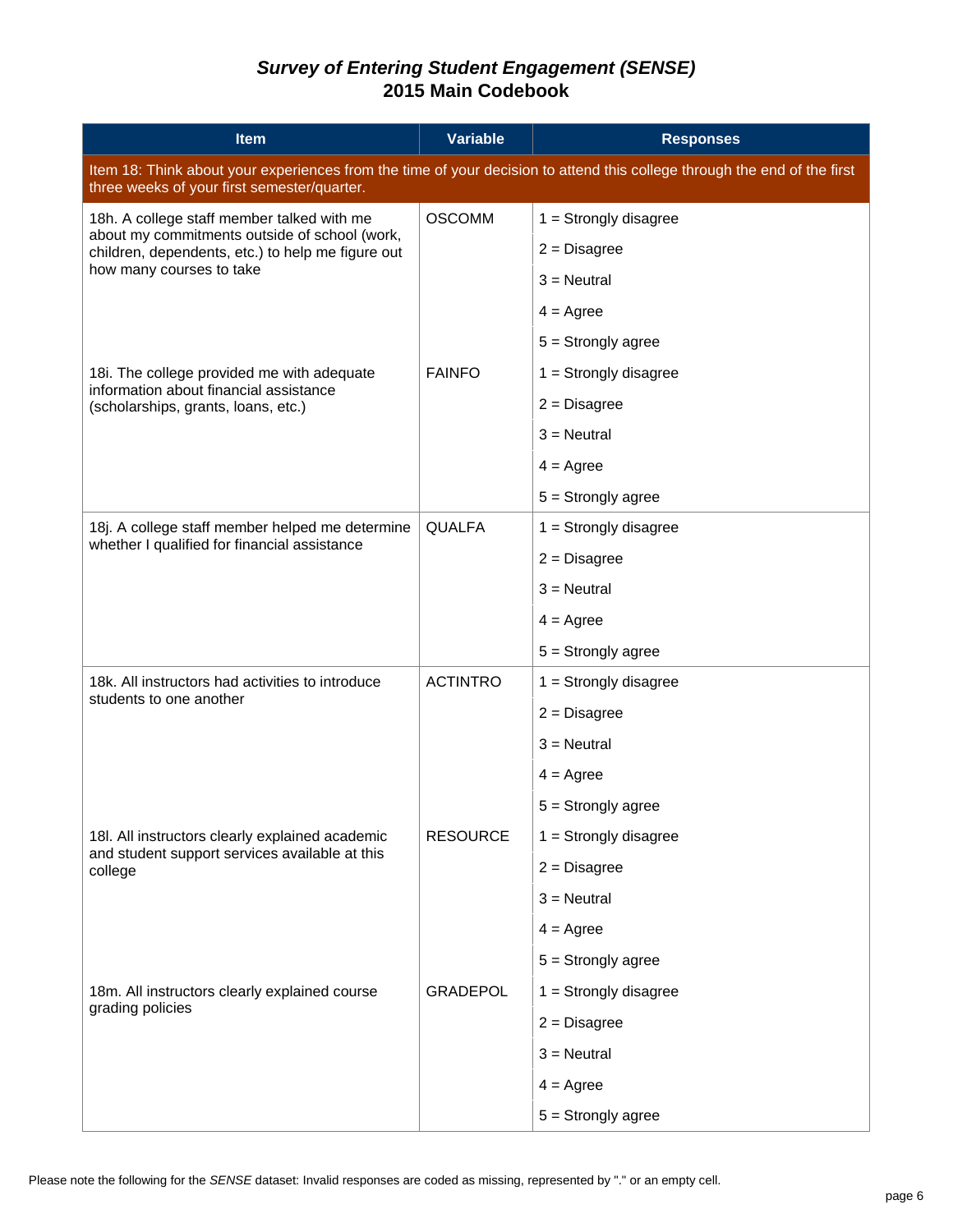| <b>Item</b>                                                                                                                                                             | <b>Variable</b> | <b>Responses</b>        |  |
|-------------------------------------------------------------------------------------------------------------------------------------------------------------------------|-----------------|-------------------------|--|
| Item 18: Think about your experiences from the time of your decision to attend this college through the end of the first<br>three weeks of your first semester/quarter. |                 |                         |  |
| 18n. All instructors clearly explained course                                                                                                                           | <b>SYLLABI</b>  | $1 =$ Strongly disagree |  |
| syllabi (syllabuses)                                                                                                                                                    |                 | $2 = Disagree$          |  |
|                                                                                                                                                                         |                 | $3$ = Neutral           |  |
|                                                                                                                                                                         |                 | $4 = \text{Agree}$      |  |
|                                                                                                                                                                         |                 | $5 =$ Strongly agree    |  |
| 180. I knew how to get in touch with my                                                                                                                                 | <b>FACMEET</b>  | $1 =$ Strongly disagree |  |
| instructors outside of class                                                                                                                                            |                 | $2 = Disagree$          |  |
|                                                                                                                                                                         |                 | $3$ = Neutral           |  |
|                                                                                                                                                                         |                 | $4 = \text{Agree}$      |  |
|                                                                                                                                                                         |                 | $5 =$ Strongly agree    |  |
| 18p. At least one college staff member (other                                                                                                                           | <b>CSTAFNAM</b> | $1 =$ Strongly disagree |  |
| than an instructor) learned my name                                                                                                                                     |                 | $2 = Disagree$          |  |
|                                                                                                                                                                         |                 | $3$ = Neutral           |  |
|                                                                                                                                                                         |                 | $4 = \text{Agree}$      |  |
|                                                                                                                                                                         |                 | $5 =$ Strongly agree    |  |
| 18q. At least one other student whom I didn't                                                                                                                           | <b>OSTUDNAM</b> | $1 =$ Strongly disagree |  |
| previously know learned my name                                                                                                                                         |                 | $2 = Disagree$          |  |
|                                                                                                                                                                         |                 | $3 =$ Neutral           |  |
|                                                                                                                                                                         |                 | $4 = \text{Agree}$      |  |
|                                                                                                                                                                         |                 | $5 =$ Strongly agree    |  |
| 18r. At least one instructor learned my name                                                                                                                            | <b>FACNAM</b>   | $1 =$ Strongly disagree |  |
|                                                                                                                                                                         |                 | $2 = Disagree$          |  |
|                                                                                                                                                                         |                 | $3 =$ Neutral           |  |
|                                                                                                                                                                         |                 | $4 = \text{Agree}$      |  |
|                                                                                                                                                                         |                 | $5 =$ Strongly agree    |  |
| 18s. I learned the name of at least one other                                                                                                                           | <b>STUNAM</b>   | $1 =$ Strongly disagree |  |
| student in most of my classes                                                                                                                                           |                 | $2 = Disagree$          |  |
|                                                                                                                                                                         |                 | $3 =$ Neutral           |  |
|                                                                                                                                                                         |                 | $4 = \text{Agree}$      |  |
|                                                                                                                                                                         |                 | $5 =$ Strongly agree    |  |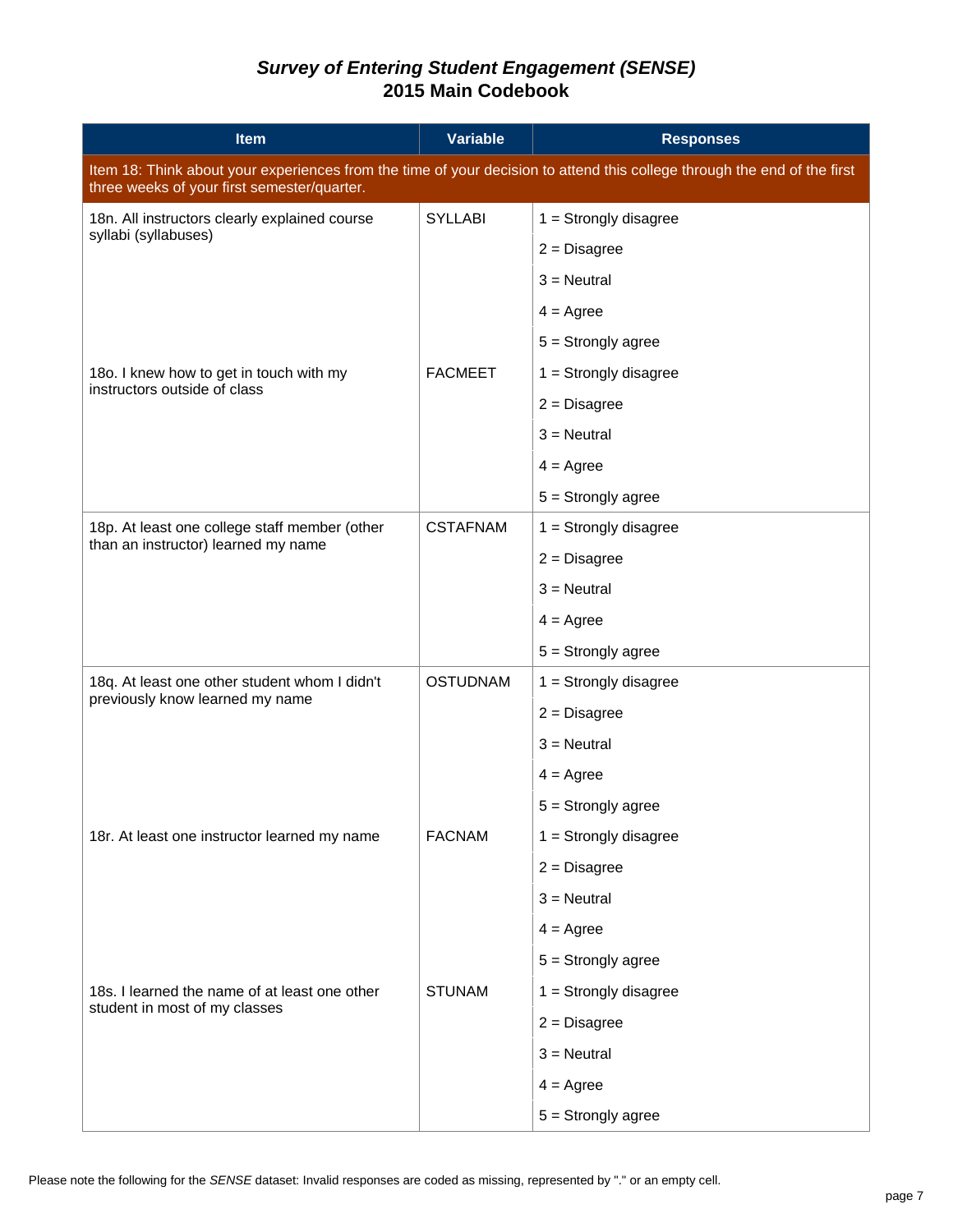| Item                                                                                                                                                                    | <b>Variable</b> | <b>Responses</b>         |  |
|-------------------------------------------------------------------------------------------------------------------------------------------------------------------------|-----------------|--------------------------|--|
| Item 18: Think about your experiences from the time of your decision to attend this college through the end of the first<br>three weeks of your first semester/quarter. |                 |                          |  |
| 18t. I have the motivation to do what it takes to                                                                                                                       | <b>ITTAKES</b>  | $1 =$ Strongly disagree  |  |
| succeed in college                                                                                                                                                      |                 | $2 = Disagree$           |  |
|                                                                                                                                                                         |                 | $3$ = Neutral            |  |
|                                                                                                                                                                         |                 | $4 = \text{Agree}$       |  |
|                                                                                                                                                                         |                 | $5 =$ Strongly agree     |  |
| 18u. I am prepared academically to succeed in                                                                                                                           | <b>ACPRPRD</b>  | $1 =$ Strongly disagree  |  |
| college                                                                                                                                                                 |                 | $2 = Disagree$           |  |
|                                                                                                                                                                         |                 | $3$ = Neutral            |  |
|                                                                                                                                                                         |                 | $4 = \text{Agree}$       |  |
|                                                                                                                                                                         |                 | $5 =$ Strongly agree     |  |
| Item 19: During the first three weeks of your first semester/quarter at this college, about how often did you do the<br>following?                                      |                 |                          |  |
| 19a. Ask questions in class or contribute to class<br>discussions                                                                                                       | <b>ASKQUES</b>  | $1 =$ Never              |  |
|                                                                                                                                                                         |                 | $2 = Once$               |  |
|                                                                                                                                                                         |                 | $3 = Two$ or three times |  |
|                                                                                                                                                                         |                 | $4 = Four$ or more times |  |
| 19b. Prepare at least two drafts of a paper or                                                                                                                          | <b>PREPDRFT</b> | $1 =$ Never              |  |
| assignment before turning it in                                                                                                                                         |                 | $2 = Once$               |  |
|                                                                                                                                                                         |                 | $3 = Two$ or three times |  |
|                                                                                                                                                                         |                 | $4 = Four$ or more times |  |
| 19c. Turn in an assignment late                                                                                                                                         | <b>LATETURN</b> | $1 =$ Never              |  |
|                                                                                                                                                                         |                 | $2 = Once$               |  |
|                                                                                                                                                                         |                 | $3 = Two$ or three times |  |
|                                                                                                                                                                         |                 | $4 = Four$ or more times |  |
| 19d. Not turn in an assignment                                                                                                                                          | <b>NOTTURN</b>  | $1 =$ Never              |  |
|                                                                                                                                                                         |                 | $2 = Once$               |  |
|                                                                                                                                                                         |                 | $3 = Two$ or three times |  |
|                                                                                                                                                                         |                 | $4 = Four$ or more times |  |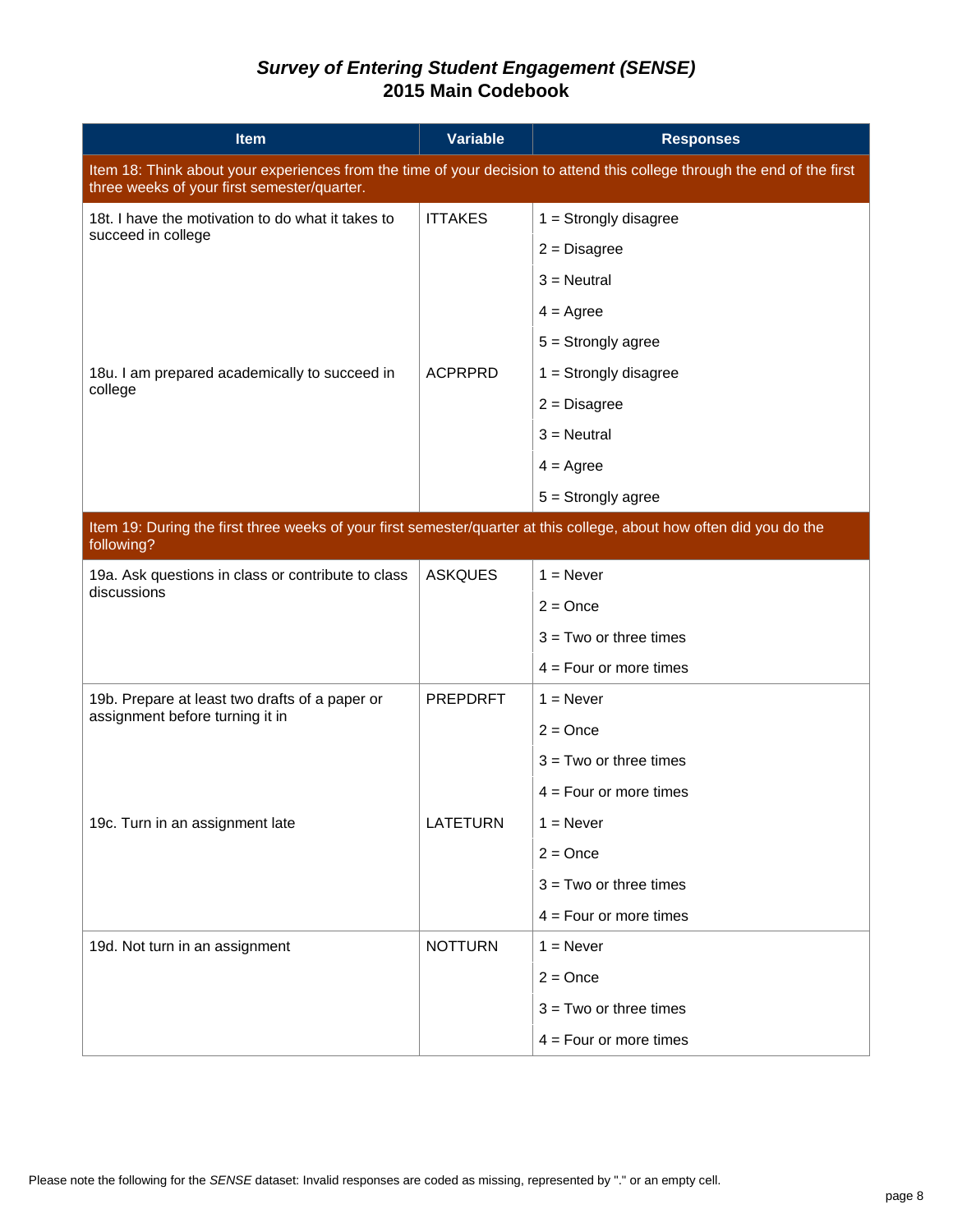| <b>Item</b>                                                                                                                        | <b>Variable</b> | <b>Responses</b>         |
|------------------------------------------------------------------------------------------------------------------------------------|-----------------|--------------------------|
| Item 19: During the first three weeks of your first semester/quarter at this college, about how often did you do the<br>following? |                 |                          |
| 19e. Participate in supplemental instruction                                                                                       | <b>SUPINSTR</b> | $1 =$ Never              |
| (extra class sessions with an instructor, tutor, or<br>experienced student)                                                        |                 | $2 = Once$               |
|                                                                                                                                    |                 | $3 = Two$ or three times |
|                                                                                                                                    |                 | $4 = Four$ or more times |
| 19f. Come to class without completing readings                                                                                     | <b>NOTCOMPL</b> | $1 =$ Never              |
| or assignments                                                                                                                     |                 | $2 =$ Once               |
|                                                                                                                                    |                 | $3 = Two$ or three times |
|                                                                                                                                    |                 | $4 = Four$ or more times |
| 19g. Work with other students on a project or                                                                                      | <b>PINCLASS</b> | $1 =$ Never              |
| assignment during class                                                                                                            |                 | $2 =$ Once               |
|                                                                                                                                    |                 | $3 = Two$ or three times |
|                                                                                                                                    |                 | $4 = Four$ or more times |
| 19h. Work with classmates outside of class on                                                                                      | <b>PREPOUTC</b> | $1 =$ Never              |
| class projects or assignments                                                                                                      |                 | $2 = Once$               |
|                                                                                                                                    |                 | $3 = Two$ or three times |
|                                                                                                                                    |                 | $4 = Four$ or more times |
| 19i. Participate in a required study group outside                                                                                 | <b>GRPSTUDY</b> | $1 =$ Never              |
| of class                                                                                                                           |                 | $2 = Once$               |
|                                                                                                                                    |                 | $3 = Two$ or three times |
|                                                                                                                                    |                 | $4 =$ Four or more times |
| 19j. Participate in a student-initiated (not                                                                                       | <b>NRGSTUDY</b> | $1 =$ Never              |
| required) study group outside of class                                                                                             |                 | $2 = Once$               |
|                                                                                                                                    |                 | $3 = Two$ or three times |
|                                                                                                                                    |                 | $4 = Four$ or more times |
| 19k. Use an electronic tool (e-mail, text                                                                                          | <b>USEINTMG</b> | $1 =$ Never              |
| messaging, Facebook, MySpace, class Web site,<br>etc.) to communicate with another student about<br>coursework                     |                 | $2 =$ Once               |
|                                                                                                                                    |                 | $3 = Two$ or three times |
|                                                                                                                                    |                 | $4 = Four$ or more times |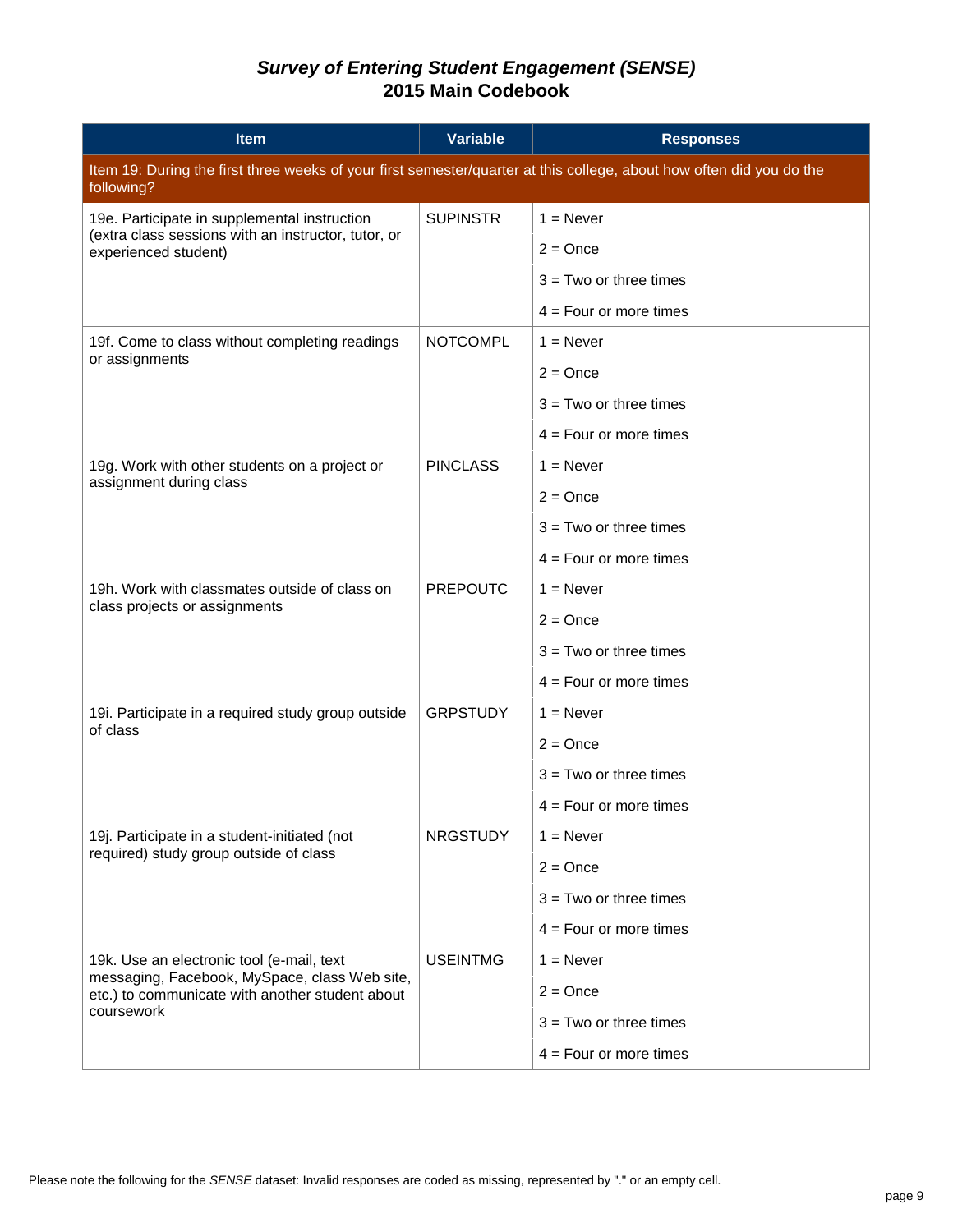| <b>Item</b>                                                                                                                        | <b>Variable</b> | <b>Responses</b>         |  |
|------------------------------------------------------------------------------------------------------------------------------------|-----------------|--------------------------|--|
| Item 19: During the first three weeks of your first semester/quarter at this college, about how often did you do the<br>following? |                 |                          |  |
| 19l. Use an electronic tool (e-mail, text                                                                                          | <b>MAILFAC</b>  | $1 =$ Never              |  |
| messaging, Facebook, MySpace, class Web site,<br>etc.) to communicate with an instructor about                                     |                 | $2 =$ Once               |  |
| coursework                                                                                                                         |                 | $3 = Two$ or three times |  |
|                                                                                                                                    |                 | $4 = Four$ or more times |  |
| 19m. Discuss an assignment or grade with an                                                                                        | <b>FACASSN</b>  | $1 =$ Never              |  |
| instructor                                                                                                                         |                 | $2 =$ Once               |  |
|                                                                                                                                    |                 | $3 = Two$ or three times |  |
|                                                                                                                                    |                 | $4 = Four$ or more times |  |
| 19n. Ask for help from an instructor regarding                                                                                     | <b>CLASSREL</b> | $1 =$ Never              |  |
| questions or problems related to a class                                                                                           |                 | $2 =$ Once               |  |
|                                                                                                                                    |                 | $3 = Two$ or three times |  |
|                                                                                                                                    |                 | $4 =$ Four or more times |  |
| 19o. Receive prompt written or oral feedback                                                                                       | <b>FEEDBACK</b> | $1 =$ Never              |  |
| from instructors on your performance                                                                                               |                 | $2 = Once$               |  |
|                                                                                                                                    |                 | $3 = Two$ or three times |  |
|                                                                                                                                    |                 | $4 = Four$ or more times |  |
| 19p. Receive grades or points on assignments,                                                                                      | <b>RCVGRDS</b>  | $1 =$ Never              |  |
| quizzes, tests, or papers, etc.                                                                                                    |                 | $2 =$ Once               |  |
|                                                                                                                                    |                 | $3 = Two$ or three times |  |
|                                                                                                                                    |                 | $4 =$ Four or more times |  |
| 19q. Discuss ideas from your readings or classes                                                                                   | <b>FACIDOC</b>  | $1 =$ Never              |  |
| with instructors outside of class                                                                                                  |                 | $2 = Once$               |  |
|                                                                                                                                    |                 | $3 = Two$ or three times |  |
|                                                                                                                                    |                 | $4 = Four$ or more times |  |
| 19r. Discuss ideas from your readings or classes                                                                                   | <b>OCIDEAS</b>  | $1 =$ Never              |  |
| with others (students, family, co-workers, etc.)<br>outside of class                                                               |                 | $2 = Once$               |  |
|                                                                                                                                    |                 | $3 = Two$ or three times |  |
|                                                                                                                                    |                 | $4 = Four$ or more times |  |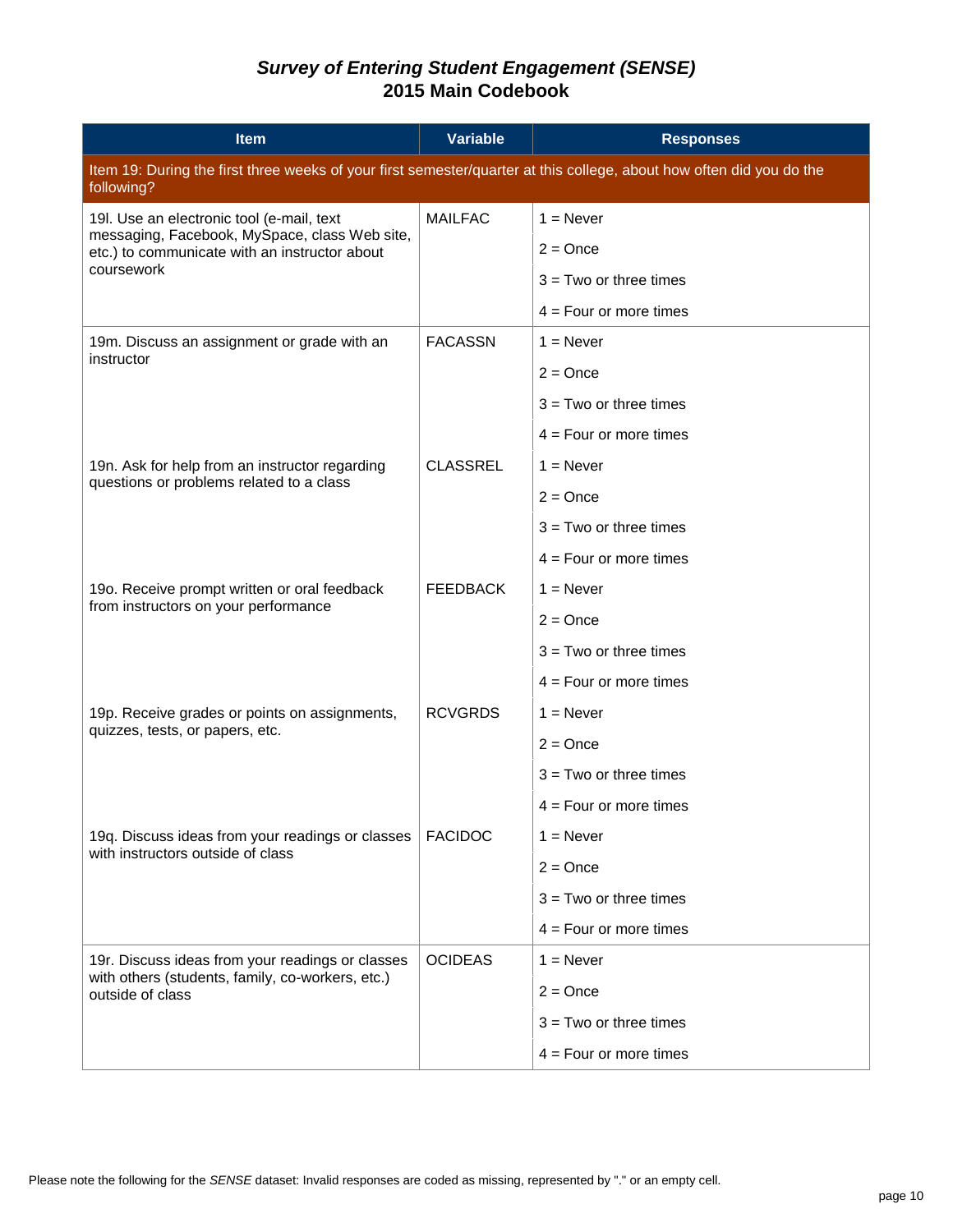| <b>Item</b>                                                                                                                                                                                                          | <b>Variable</b> | <b>Responses</b>         |  |
|----------------------------------------------------------------------------------------------------------------------------------------------------------------------------------------------------------------------|-----------------|--------------------------|--|
| Item 19: During the first three weeks of your first semester/quarter at this college, about how often did you do the<br>following?                                                                                   |                 |                          |  |
| 19s. Skip class                                                                                                                                                                                                      | <b>SKIPCL</b>   | $1 =$ Never              |  |
|                                                                                                                                                                                                                      |                 | $2 =$ Once               |  |
|                                                                                                                                                                                                                      |                 | $3 = Two$ or three times |  |
|                                                                                                                                                                                                                      |                 | $4 =$ Four or more times |  |
| Item 20.1: Think about your experiences from the time of your decision to attend this college through the end of the<br>first three weeks of your first semester/quarter. Did you know about the following services? |                 |                          |  |
| 20.1a. Academic advising/planning                                                                                                                                                                                    | <b>ACADPLNG</b> | $1 = Yes$                |  |
|                                                                                                                                                                                                                      |                 | $2 = No$                 |  |
| 20.1b. Career counseling                                                                                                                                                                                             | CAREERC         | $1 = Yes$                |  |
|                                                                                                                                                                                                                      |                 | $2 = No$                 |  |
| 20.1c. Job placement assistance                                                                                                                                                                                      | <b>JOBPLACE</b> | $1 = Yes$                |  |
|                                                                                                                                                                                                                      |                 | $2 = No$                 |  |
| 20.1d. Face-to-face tutoring                                                                                                                                                                                         | <b>FFTUTOR</b>  | $1 = Yes$                |  |
|                                                                                                                                                                                                                      |                 | $2 = No$                 |  |
| 20.1e. Online tutoring                                                                                                                                                                                               | <b>OLTUTOR</b>  | $1 = Yes$                |  |
|                                                                                                                                                                                                                      |                 | $2 = No$                 |  |
| 20.1f. Writing, math, or other skill lab                                                                                                                                                                             | <b>SKILLABS</b> | $1 = Yes$                |  |
|                                                                                                                                                                                                                      |                 | $2 = No$                 |  |
| 20.1g. Financial assistance advising                                                                                                                                                                                 | <b>FAADVS</b>   | $1 = Yes$                |  |
|                                                                                                                                                                                                                      |                 | $2 = No$                 |  |
| 20.1h. Computer lab                                                                                                                                                                                                  | <b>COMPLAB</b>  | $1 = Yes$                |  |
|                                                                                                                                                                                                                      |                 | $2 = No$                 |  |
| 20.1i. Student organizations                                                                                                                                                                                         | <b>STUORGS</b>  | $1 = Yes$                |  |
|                                                                                                                                                                                                                      |                 | $2 = No$                 |  |
| 20.1j. Transfer credit assistance                                                                                                                                                                                    | <b>TRANSFCR</b> | $1 = Yes$                |  |
|                                                                                                                                                                                                                      |                 | $2 = No$                 |  |
| 20.1k. Services to students with disabilities                                                                                                                                                                        | <b>DISABSVS</b> | $1 = Yes$                |  |
|                                                                                                                                                                                                                      |                 | $2 = No$                 |  |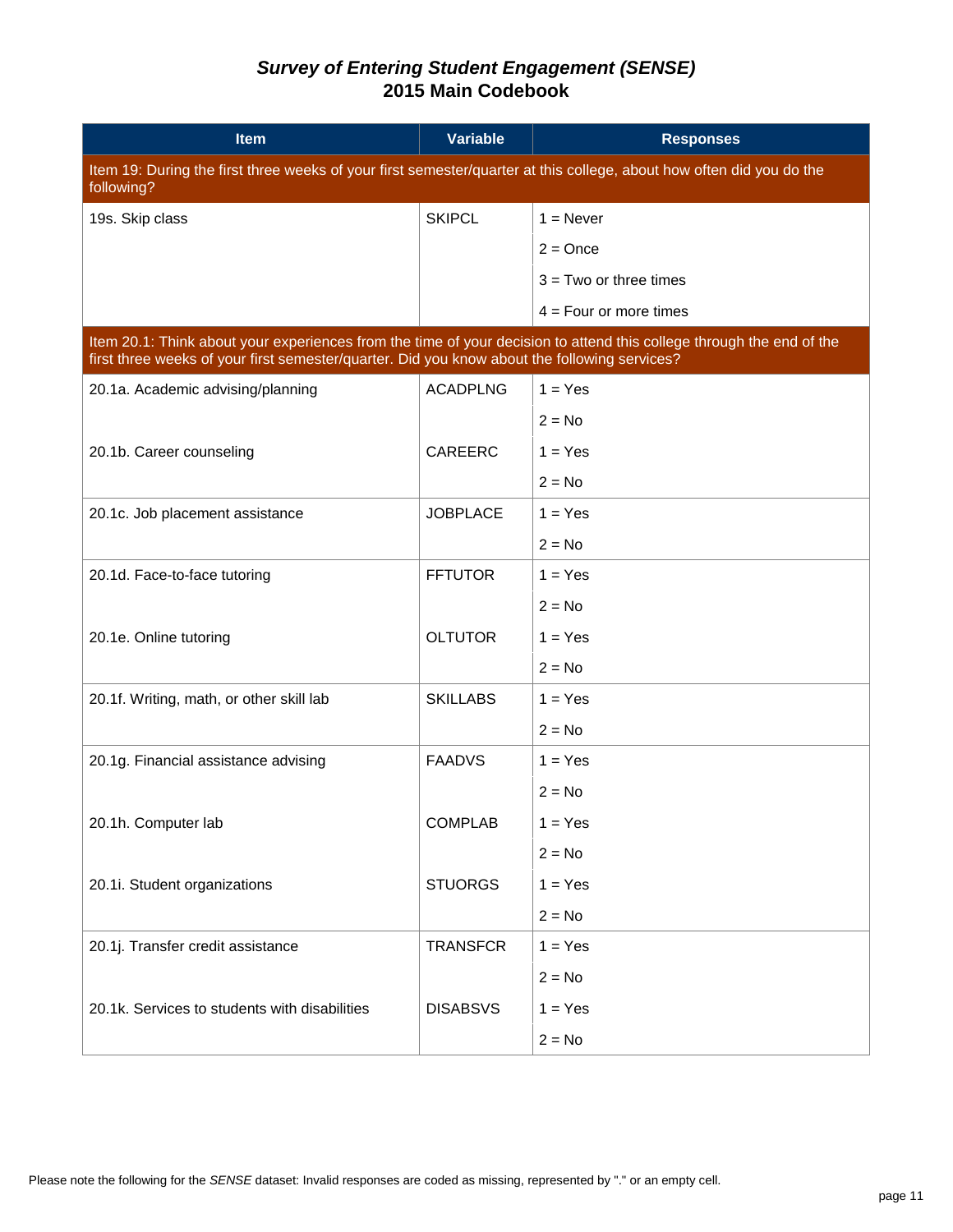| <b>Item</b>                                                                                                                                                                                                             | <b>Variable</b> | <b>Responses</b>         |  |
|-------------------------------------------------------------------------------------------------------------------------------------------------------------------------------------------------------------------------|-----------------|--------------------------|--|
| Item 20.2: Think about your experiences from the time of your decision to attend this college through the end of the<br>first three weeks of your first semester/quarter. How often did you use the following services? |                 |                          |  |
| 20.2a. Academic advising/planning                                                                                                                                                                                       | <b>ACADPUSE</b> | $1 =$ Never              |  |
|                                                                                                                                                                                                                         |                 | $2 =$ Once               |  |
|                                                                                                                                                                                                                         |                 | $3 = Two$ or three times |  |
|                                                                                                                                                                                                                         |                 | $4 = Four$ or more times |  |
| 20.2b. Career counseling                                                                                                                                                                                                | <b>CARCUSE</b>  | $1 =$ Never              |  |
|                                                                                                                                                                                                                         |                 | $2 = Once$               |  |
|                                                                                                                                                                                                                         |                 | $3 = Two$ or three times |  |
|                                                                                                                                                                                                                         |                 | $4 = Four$ or more times |  |
| 20.2c. Job placement assistance                                                                                                                                                                                         | <b>JOBPLUSE</b> | $1 =$ Never              |  |
|                                                                                                                                                                                                                         |                 | $2 = Once$               |  |
|                                                                                                                                                                                                                         |                 | $3 = Two$ or three times |  |
|                                                                                                                                                                                                                         |                 | $4 = Four$ or more times |  |
| 20.2d. Face-to-face tutoring                                                                                                                                                                                            | <b>FFTUSE</b>   | $1 =$ Never              |  |
|                                                                                                                                                                                                                         |                 | $2 = Once$               |  |
|                                                                                                                                                                                                                         |                 | $3 = Two$ or three times |  |
|                                                                                                                                                                                                                         |                 | $4 = Four$ or more times |  |
| 20.2e. Online tutoring                                                                                                                                                                                                  | <b>OLTUSE</b>   | $1 =$ Never              |  |
|                                                                                                                                                                                                                         |                 | $2 = Once$               |  |
|                                                                                                                                                                                                                         |                 | $3 = Two$ or three times |  |
|                                                                                                                                                                                                                         |                 | $4 = Four$ or more times |  |
| 20.2f. Writing, math, or other skill lab                                                                                                                                                                                | <b>SKLABUSE</b> | $1 =$ Never              |  |
|                                                                                                                                                                                                                         |                 | $2 = Once$               |  |
|                                                                                                                                                                                                                         |                 | $3 = Two$ or three times |  |
|                                                                                                                                                                                                                         |                 | $4 = Four$ or more times |  |
| 20.2g. Financial assistance advising                                                                                                                                                                                    | <b>FAUSE</b>    | $1 =$ Never              |  |
|                                                                                                                                                                                                                         |                 | $2 = Once$               |  |
|                                                                                                                                                                                                                         |                 | $3 = Two$ or three times |  |
|                                                                                                                                                                                                                         |                 | $4 = Four$ or more times |  |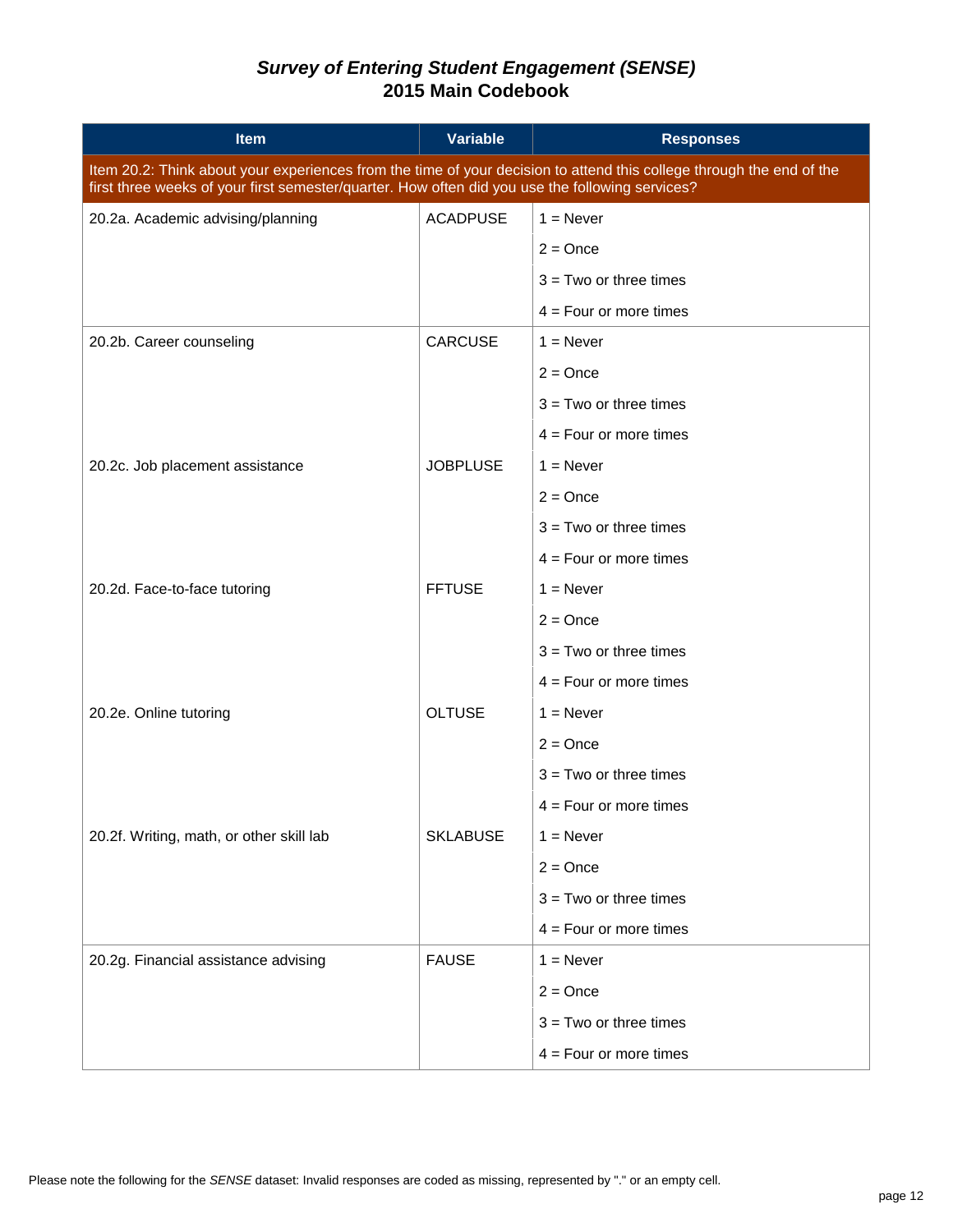| <b>Item</b>                                                                                                                                                                                                                   | <b>Variable</b> | <b>Responses</b>         |  |  |
|-------------------------------------------------------------------------------------------------------------------------------------------------------------------------------------------------------------------------------|-----------------|--------------------------|--|--|
| Item 20.2: Think about your experiences from the time of your decision to attend this college through the end of the<br>first three weeks of your first semester/quarter. How often did you use the following services?       |                 |                          |  |  |
| 20.2h. Computer lab                                                                                                                                                                                                           | <b>COMLBUSE</b> | $1 =$ Never              |  |  |
|                                                                                                                                                                                                                               |                 | $2 =$ Once               |  |  |
|                                                                                                                                                                                                                               |                 | $3 = Two$ or three times |  |  |
|                                                                                                                                                                                                                               |                 | $4 = Four$ or more times |  |  |
| 20.2i. Student organizations                                                                                                                                                                                                  | <b>STORGUSE</b> | $1 =$ Never              |  |  |
|                                                                                                                                                                                                                               |                 | $2 = Once$               |  |  |
|                                                                                                                                                                                                                               |                 | $3 = Two$ or three times |  |  |
|                                                                                                                                                                                                                               |                 | $4 = Four$ or more times |  |  |
| 20.2j. Transfer credit assistance                                                                                                                                                                                             | <b>TRNFCRAS</b> | $1 =$ Never              |  |  |
|                                                                                                                                                                                                                               |                 | $2 = Once$               |  |  |
|                                                                                                                                                                                                                               |                 | $3 = Two$ or three times |  |  |
|                                                                                                                                                                                                                               |                 | $4 = Four$ or more times |  |  |
| 20.2k. Services to students with disabilities                                                                                                                                                                                 | <b>DISVSUSE</b> | $1 =$ Never              |  |  |
|                                                                                                                                                                                                                               |                 | $2 = Once$               |  |  |
|                                                                                                                                                                                                                               |                 | $3 = Two$ or three times |  |  |
|                                                                                                                                                                                                                               |                 | $4 = Four$ or more times |  |  |
| Item 20.3: Think about your experiences from the time of your decision to attend this college through the end of the<br>first three weeks of your first semester/quarter. How satisfied were you with the following services? |                 |                          |  |  |
| 20.3a. Academic advising/planning                                                                                                                                                                                             | <b>ACADPSAT</b> | $0 = Not applicable$     |  |  |
|                                                                                                                                                                                                                               |                 | $1 = Not at all$         |  |  |
|                                                                                                                                                                                                                               |                 | $2 =$ Somewhat           |  |  |
|                                                                                                                                                                                                                               |                 | $3 = \text{Very}$        |  |  |
| 20.3b. Career counseling                                                                                                                                                                                                      | CARCSAT         | $0 = Not applicable$     |  |  |
|                                                                                                                                                                                                                               |                 | $1 = Not at all$         |  |  |
|                                                                                                                                                                                                                               |                 | $2 =$ Somewhat           |  |  |
|                                                                                                                                                                                                                               |                 | $3 = \text{Very}$        |  |  |
| 20.3c. Job placement assistance                                                                                                                                                                                               | <b>JOBPLSAT</b> | $0 = Not applicable$     |  |  |
|                                                                                                                                                                                                                               |                 | $1 = Not at all$         |  |  |
|                                                                                                                                                                                                                               |                 | $2 =$ Somewhat           |  |  |
|                                                                                                                                                                                                                               |                 | $3 = \text{Very}$        |  |  |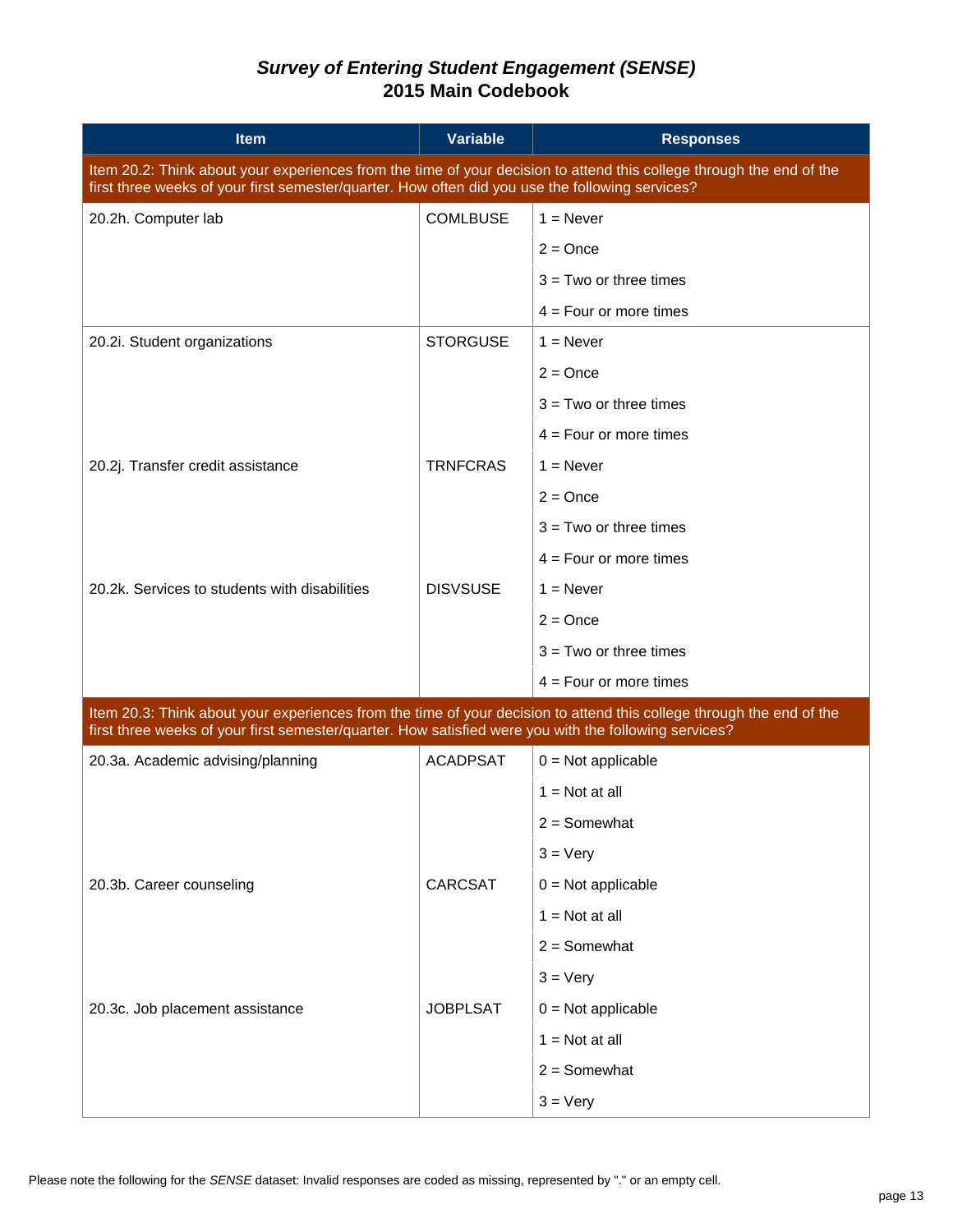| <b>Item</b>                                                                                                                                                                                                                   | <b>Variable</b> | <b>Responses</b>     |  |  |
|-------------------------------------------------------------------------------------------------------------------------------------------------------------------------------------------------------------------------------|-----------------|----------------------|--|--|
| Item 20.3: Think about your experiences from the time of your decision to attend this college through the end of the<br>first three weeks of your first semester/quarter. How satisfied were you with the following services? |                 |                      |  |  |
| 20.3d. Face-to-face tutoring                                                                                                                                                                                                  | <b>FFTSAT</b>   | $0 = Not applicable$ |  |  |
|                                                                                                                                                                                                                               |                 | $1 = Not at all$     |  |  |
|                                                                                                                                                                                                                               |                 | $2 =$ Somewhat       |  |  |
|                                                                                                                                                                                                                               |                 | $3 = \text{Very}$    |  |  |
| 20.3e. Online tutoring                                                                                                                                                                                                        | <b>OLTSAT</b>   | $0 = Not applicable$ |  |  |
|                                                                                                                                                                                                                               |                 | $1 = Not at all$     |  |  |
|                                                                                                                                                                                                                               |                 | $2 =$ Somewhat       |  |  |
|                                                                                                                                                                                                                               |                 | $3 = \text{Very}$    |  |  |
| 20.3f. Writing, math, or other skill lab                                                                                                                                                                                      | <b>SKLBSAT</b>  | $0 = Not applicable$ |  |  |
|                                                                                                                                                                                                                               |                 | $1 = Not at all$     |  |  |
|                                                                                                                                                                                                                               |                 | $2 =$ Somewhat       |  |  |
|                                                                                                                                                                                                                               |                 | $3 = \text{Very}$    |  |  |
| 20.3g. Financial assistance advising                                                                                                                                                                                          | <b>FAADVSAT</b> | $0 = Not applicable$ |  |  |
|                                                                                                                                                                                                                               |                 | $1 = Not at all$     |  |  |
|                                                                                                                                                                                                                               |                 | $2 =$ Somewhat       |  |  |
|                                                                                                                                                                                                                               |                 | $3 = \text{Very}$    |  |  |
| 20.3h. Computer lab                                                                                                                                                                                                           | <b>COMLBSAT</b> | $0 = Not applicable$ |  |  |
|                                                                                                                                                                                                                               |                 | $1 = Not at all$     |  |  |
|                                                                                                                                                                                                                               |                 | $2 =$ Somewhat       |  |  |
|                                                                                                                                                                                                                               |                 | $3 = \text{Very}$    |  |  |
| 20.3i. Student organizations                                                                                                                                                                                                  | <b>STORGSAT</b> | $0 = Not applicable$ |  |  |
|                                                                                                                                                                                                                               |                 | $1 = Not at all$     |  |  |
|                                                                                                                                                                                                                               |                 | $2 =$ Somewhat       |  |  |
|                                                                                                                                                                                                                               |                 | $3 = \text{Very}$    |  |  |
| 20.3j. Transfer credit assistance                                                                                                                                                                                             | <b>TRCRASAT</b> | $0 = Not applicable$ |  |  |
|                                                                                                                                                                                                                               |                 | $1 = Not at all$     |  |  |
|                                                                                                                                                                                                                               |                 | $2 =$ Somewhat       |  |  |
|                                                                                                                                                                                                                               |                 | $3 = \text{Very}$    |  |  |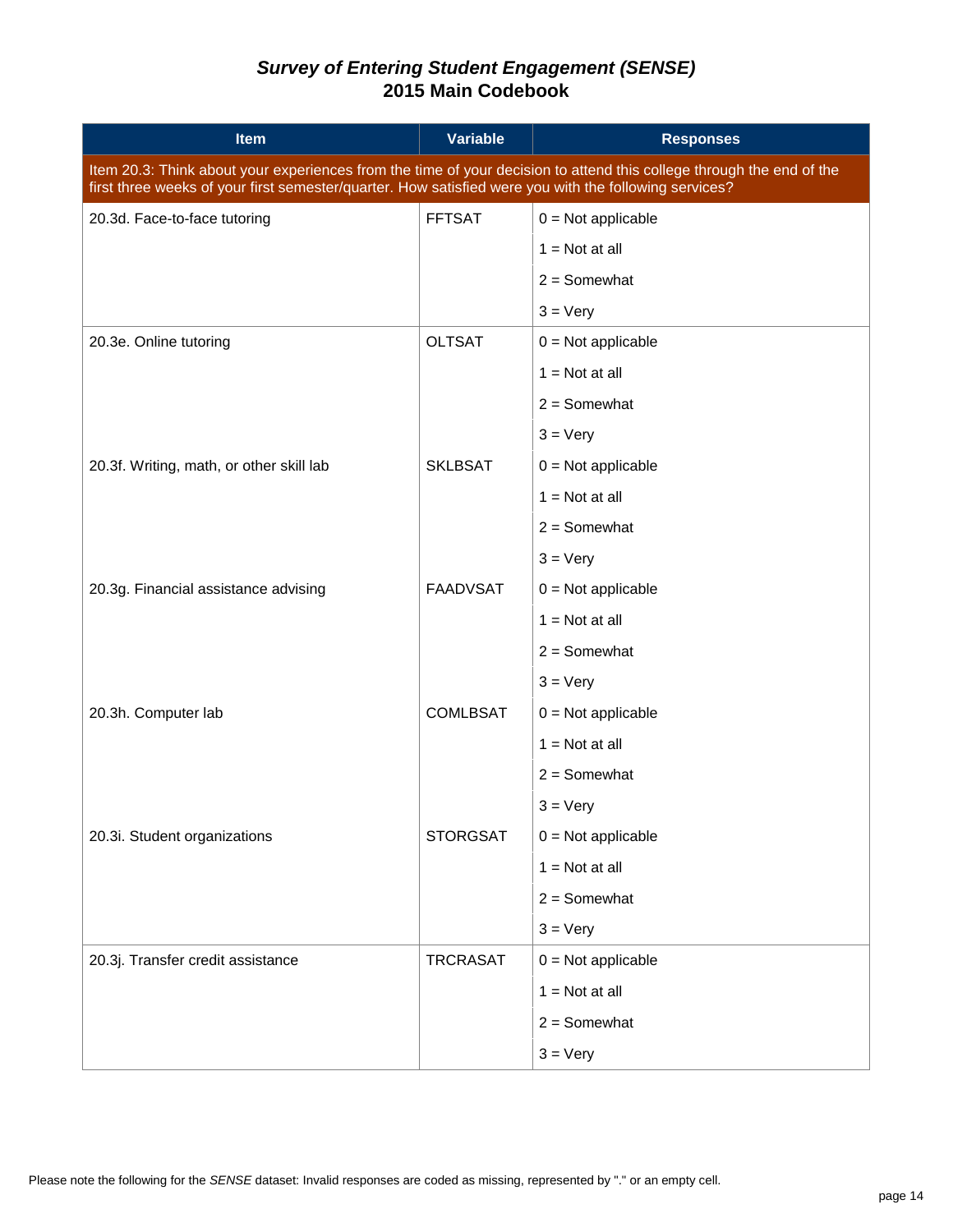| <b>Item</b>                                                                                                                                                                                                                            | <b>Variable</b> | <b>Responses</b>                         |  |  |
|----------------------------------------------------------------------------------------------------------------------------------------------------------------------------------------------------------------------------------------|-----------------|------------------------------------------|--|--|
| Item 20.3: Think about your experiences from the time of your decision to attend this college through the end of the<br>first three weeks of your first semester/quarter. How satisfied were you with the following services?          |                 |                                          |  |  |
| 20.3k. Services to students with disabilities                                                                                                                                                                                          | <b>DISVSAT</b>  | $0 = Not applicable$                     |  |  |
|                                                                                                                                                                                                                                        |                 | $1 = Not at all$                         |  |  |
|                                                                                                                                                                                                                                        |                 | $2 =$ Somewhat                           |  |  |
|                                                                                                                                                                                                                                        |                 | $3 = \text{Very}$                        |  |  |
| Item 21: Think about your experiences from the time of your decision to attend this college through the end of the first<br>three weeks of your first semester/quarter. Within a class, or through another experience at this college: |                 |                                          |  |  |
| 21a. I learned to improve my study skills                                                                                                                                                                                              | <b>LNDSTUDY</b> | $1 =$ Strongly disagree                  |  |  |
| (listening, note taking, highlighting readings,<br>working with others, etc.)                                                                                                                                                          |                 | $2 = Disagree$                           |  |  |
|                                                                                                                                                                                                                                        |                 | $3$ = Neutral                            |  |  |
|                                                                                                                                                                                                                                        |                 | $4 = \text{Agree}$                       |  |  |
|                                                                                                                                                                                                                                        |                 | $5 =$ Strongly agree                     |  |  |
| 21b. I learned to understand my academic                                                                                                                                                                                               | <b>LNDACAWK</b> | $1 =$ Strongly disagree                  |  |  |
| strengths and weaknesses                                                                                                                                                                                                               |                 | $2 = Disagree$                           |  |  |
|                                                                                                                                                                                                                                        |                 | $3$ = Neutral                            |  |  |
|                                                                                                                                                                                                                                        |                 | $4 = \text{Agree}$                       |  |  |
|                                                                                                                                                                                                                                        |                 | $5 =$ Strongly agree                     |  |  |
| 21c. I learned skills and strategies to improve my                                                                                                                                                                                     | <b>LNDSKLLS</b> | $1 =$ Strongly disagree                  |  |  |
| test-taking ability                                                                                                                                                                                                                    |                 | $2 = Disagree$                           |  |  |
|                                                                                                                                                                                                                                        |                 | $3$ = Neutral                            |  |  |
|                                                                                                                                                                                                                                        |                 | $4 = \text{Agree}$                       |  |  |
|                                                                                                                                                                                                                                        |                 | $5 =$ Strongly agree                     |  |  |
| Item 22                                                                                                                                                                                                                                |                 |                                          |  |  |
| 22. What has been your MAIN source of                                                                                                                                                                                                  | <b>PSOURACA</b> | $1 =$ Instructors                        |  |  |
| academic advising (help with academic<br>goal-setting, planning, course recommendations,<br>graduation requirements, etc.)?                                                                                                            |                 | $2 =$ College staff (not instructors)    |  |  |
|                                                                                                                                                                                                                                        |                 | $3$ = Friends, family, or other students |  |  |
|                                                                                                                                                                                                                                        |                 | 4 = Computerized degree advisor system   |  |  |
|                                                                                                                                                                                                                                        |                 | $5 =$ College Web site                   |  |  |
|                                                                                                                                                                                                                                        |                 | $6$ = Other college materials            |  |  |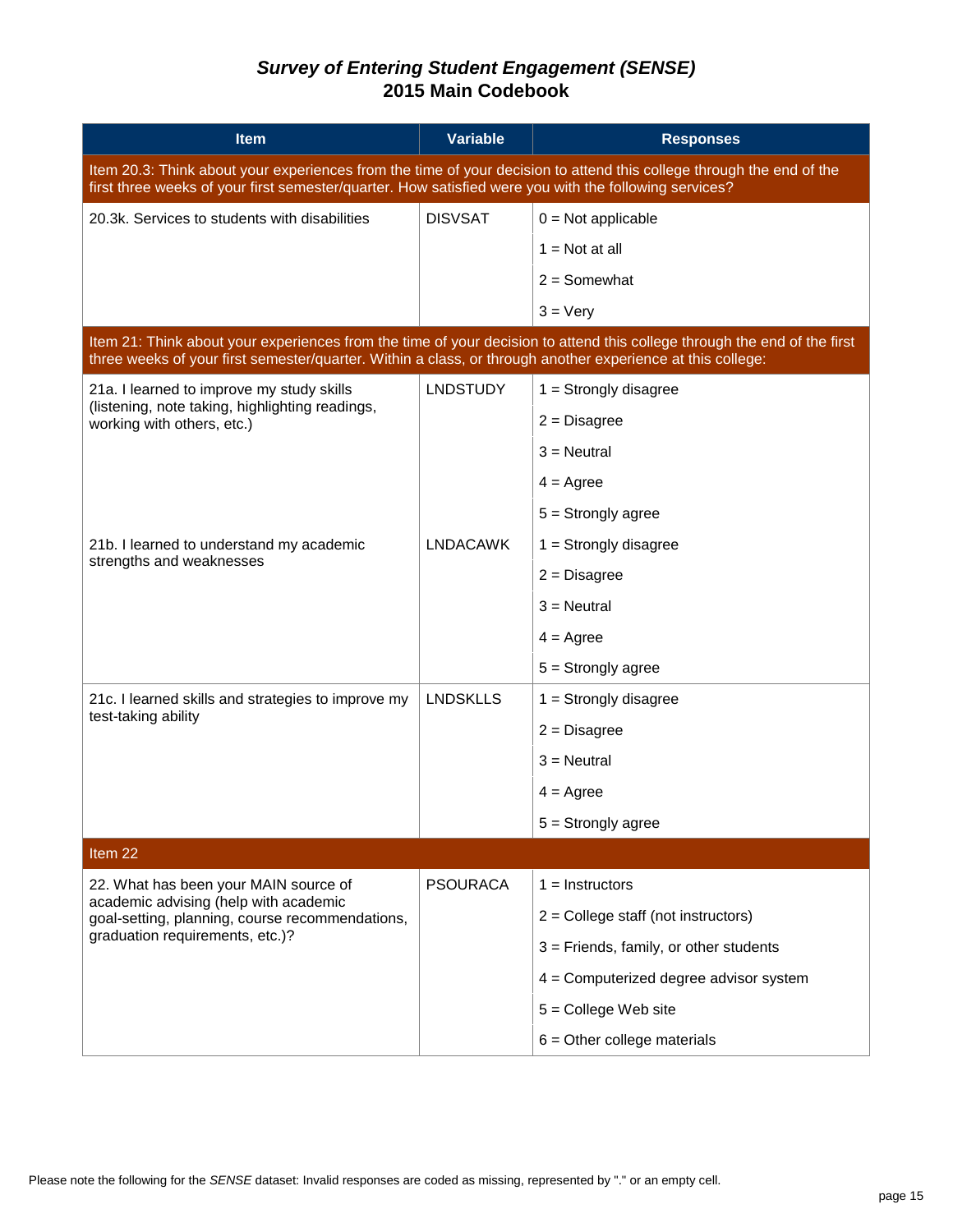| <b>Item</b>                                                                                                                                                                      | <b>Variable</b> | <b>Responses</b>                                                                             |  |  |
|----------------------------------------------------------------------------------------------------------------------------------------------------------------------------------|-----------------|----------------------------------------------------------------------------------------------|--|--|
| Item 23                                                                                                                                                                          |                 |                                                                                              |  |  |
| 23. Was a specific person assigned to you so                                                                                                                                     | <b>ASNPERS</b>  | $1 = Yes$                                                                                    |  |  |
| you could see him/her each time you needed<br>information or assistance?                                                                                                         |                 | $2 = No$                                                                                     |  |  |
| Item 24: During the first three weeks of your first semester/quarter at this college, about how many hours did you<br>spend in a typical 7-day week doing each of the following? |                 |                                                                                              |  |  |
| 24a. Preparing for class                                                                                                                                                         | <b>PREPCLAS</b> | $1 = \text{None}$                                                                            |  |  |
|                                                                                                                                                                                  |                 | $2 = 1-5$ hours                                                                              |  |  |
|                                                                                                                                                                                  |                 | $3 = 6 - 10$ hours                                                                           |  |  |
|                                                                                                                                                                                  |                 | $4 = 11 - 20$ hours                                                                          |  |  |
|                                                                                                                                                                                  |                 | $5 = 21 - 30$ hours                                                                          |  |  |
|                                                                                                                                                                                  |                 | $6 =$ More than 30 hours                                                                     |  |  |
| 24b. Working for pay                                                                                                                                                             | <b>WORKPAY</b>  | $1 = None$                                                                                   |  |  |
|                                                                                                                                                                                  |                 | $2 = 1 - 5$ hours                                                                            |  |  |
|                                                                                                                                                                                  |                 | $3 = 6 - 10$ hours                                                                           |  |  |
|                                                                                                                                                                                  |                 | $4 = 11 - 20$ hours                                                                          |  |  |
|                                                                                                                                                                                  |                 | $5 = 21 - 30$ hours                                                                          |  |  |
|                                                                                                                                                                                  |                 | $6 =$ More than 30 hours                                                                     |  |  |
| Item 25                                                                                                                                                                          |                 |                                                                                              |  |  |
| 25. When do you plan to take classes at this<br>college again?                                                                                                                   | <b>AGAINCL</b>  | $1 = I$ will accomplish my goal(s) during this<br>semester/quarter and will not be returning |  |  |
|                                                                                                                                                                                  |                 | $2 = I$ have no current plans to return                                                      |  |  |
|                                                                                                                                                                                  |                 | $3$ = Within the next 12 months                                                              |  |  |
|                                                                                                                                                                                  |                 | $4 =$ Uncertain                                                                              |  |  |
| Item 26: While in high school, did you:                                                                                                                                          |                 |                                                                                              |  |  |
| 26a. Take math every school year?                                                                                                                                                | <b>MATHALLF</b> | $0 = Not applicable$                                                                         |  |  |
|                                                                                                                                                                                  |                 | $1 = Yes$                                                                                    |  |  |
|                                                                                                                                                                                  |                 | $2 = No$                                                                                     |  |  |
| 26b. Take math during your senior year?                                                                                                                                          | <b>MATHSNYR</b> | $0 = Not applicable$                                                                         |  |  |
|                                                                                                                                                                                  |                 | $1 = Yes$                                                                                    |  |  |
|                                                                                                                                                                                  |                 | $2 = No$                                                                                     |  |  |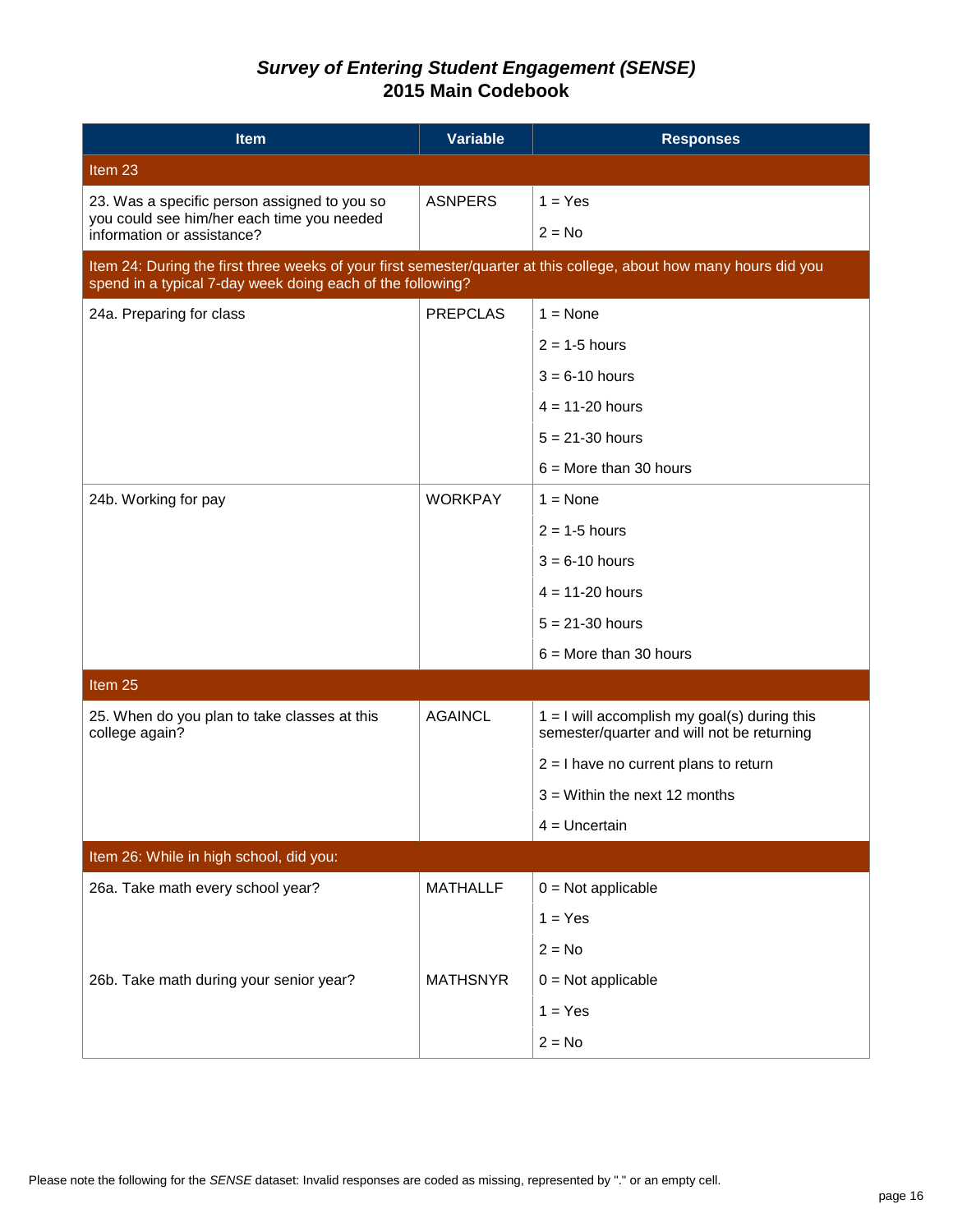| <b>Item</b>                                                           | <b>Variable</b> | <b>Responses</b>   |
|-----------------------------------------------------------------------|-----------------|--------------------|
| Item 27                                                               |                 |                    |
| 27. Would you recommend this college to a<br>friend or family member? | <b>RECOCOLL</b> | $1 = Yes$          |
|                                                                       |                 | $2 = No$           |
| Item 28                                                               |                 |                    |
| 28. In what range was your overall high school                        | <b>HSGRADE</b>  | $1 = A$            |
| grade average?                                                        |                 | $2 = A - to B +$   |
|                                                                       |                 | $3 = B$            |
|                                                                       |                 | $4 = B - to C +$   |
|                                                                       |                 | $5 = C$            |
|                                                                       |                 | $6 = C -$ or lower |
| Item 29                                                               |                 |                    |
| 29. Your sex                                                          | <b>SEX</b>      | $1 = Male$         |
|                                                                       |                 | $2 =$ Female       |
| Item 30                                                               |                 |                    |
| 30. Mark your age group                                               | <b>AGENEW</b>   | $2 = 18$ to 19     |
|                                                                       |                 | $3 = 20$ to 21     |
|                                                                       |                 | $4 = 22$ to 24     |
|                                                                       |                 | $5 = 25$ to 29     |
|                                                                       |                 | $6 = 30$ to 39     |
|                                                                       |                 | $7 = 40$ to 49     |
|                                                                       |                 | $8 = 50$ to 64     |
|                                                                       |                 | $9 = 65+$          |
| Item 31                                                               |                 |                    |
| 31. Are you married?                                                  | <b>MARRSTAT</b> | $1 = Yes$          |
|                                                                       |                 | $2 = No$           |
| Item 32                                                               |                 |                    |
| 32. Do you have children who live with you and                        | <b>CHILDREN</b> | $1 = Yes$          |
| depend on you for their care?                                         |                 | $2 = No$           |
| Item 33                                                               |                 |                    |
| 33. Is English your native (first) language?                          | <b>ENGNAT</b>   | $1 = Yes$          |
|                                                                       |                 | $2 = No$           |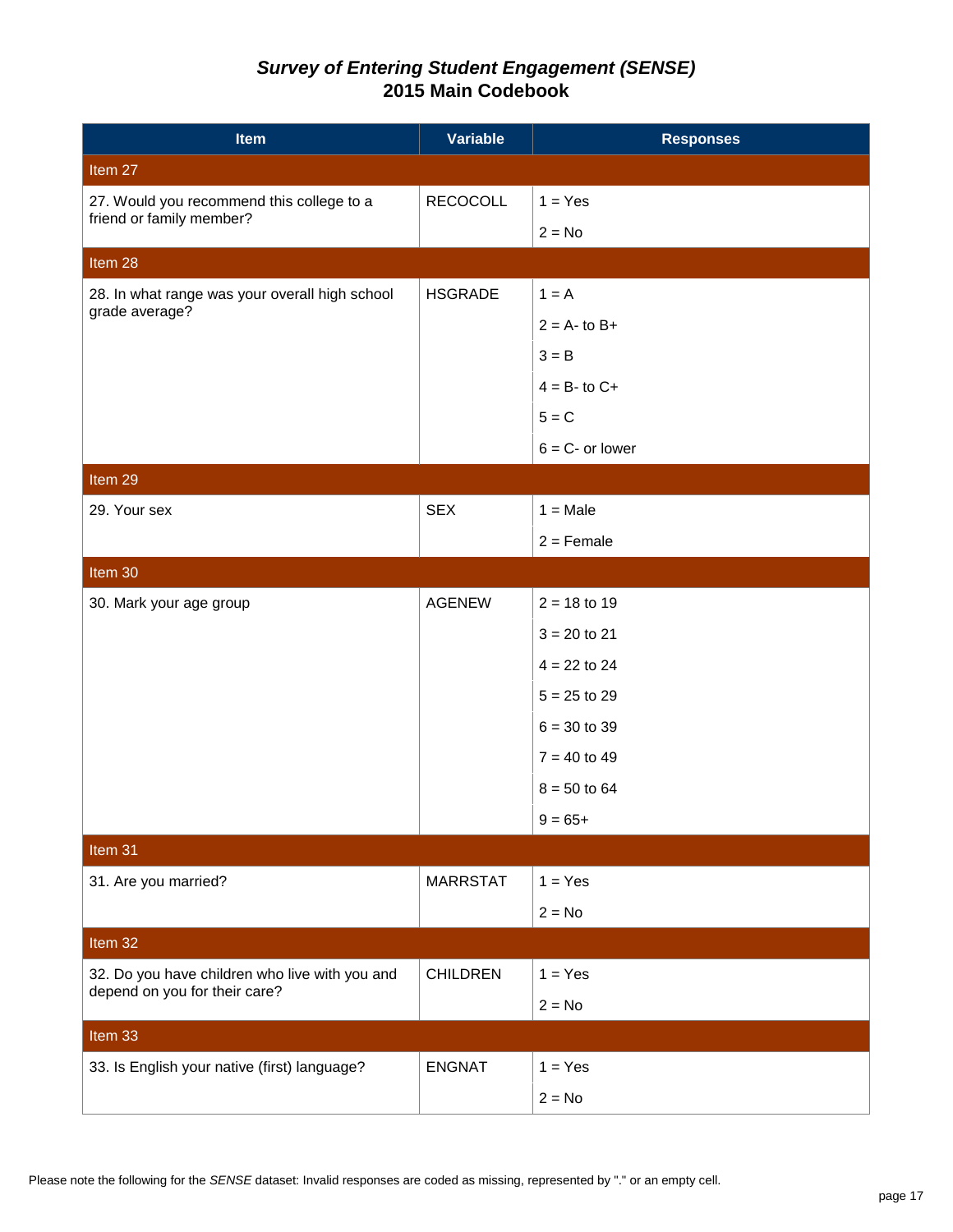| <b>Item</b>                                                                                     | <b>Variable</b> | <b>Responses</b>                               |  |  |
|-------------------------------------------------------------------------------------------------|-----------------|------------------------------------------------|--|--|
| Item 34                                                                                         |                 |                                                |  |  |
| 34. Are you an international student or<br>nonresident alien?                                   | <b>INTERNAT</b> | $1 = Yes$                                      |  |  |
|                                                                                                 |                 | $2 = No$                                       |  |  |
| Item 35                                                                                         |                 |                                                |  |  |
| 35. What is your racial/ethnic identification?                                                  | <b>DIVERSIT</b> | 1 = American Indian or Native American         |  |  |
|                                                                                                 |                 | 2 = Asian, Asian American, or Pacific Islander |  |  |
|                                                                                                 |                 | 3 = Native Hawaiian                            |  |  |
|                                                                                                 |                 | 4 = Black or African American, Non-Hispanic    |  |  |
|                                                                                                 |                 | 5 = White, Non-Hispanic                        |  |  |
|                                                                                                 |                 | 6 = Hispanic, Latino, Spanish                  |  |  |
|                                                                                                 |                 | $7 = Other$                                    |  |  |
| Item 36                                                                                         |                 |                                                |  |  |
| 36. What is the highest academic certificate or                                                 | <b>DEGREE</b>   | $1 = None$                                     |  |  |
| degree you have earned?                                                                         |                 | $2 = GED$                                      |  |  |
|                                                                                                 |                 | 3 = High school diploma                        |  |  |
|                                                                                                 |                 | 4 = Vocational/technical certificate           |  |  |
|                                                                                                 |                 | $5 =$ Associate degree                         |  |  |
|                                                                                                 |                 | $6 =$ Bachelor's degree                        |  |  |
|                                                                                                 |                 | 7 = Master's/Doctoral/Professional degree      |  |  |
| Item 37: Please indicate whether your goal(s) for attending this college include the following: |                 |                                                |  |  |
| 37a. To complete a certificate                                                                  | <b>CERTPRGM</b> | $1 = Yes$                                      |  |  |
|                                                                                                 |                 | $2 = No$                                       |  |  |
| 37b. To obtain an Associate degree                                                              | <b>ASSOCDEG</b> | $1 = Yes$                                      |  |  |
|                                                                                                 |                 | $2 = No$                                       |  |  |
| 37c. To transfer to a 4-year college or university                                              | TR4YR           | $1 = Yes$                                      |  |  |
|                                                                                                 |                 | $2 = No$                                       |  |  |
| Item 38: Who in your family has attended at least some college? (Mark all that apply)           |                 |                                                |  |  |
| 38a. Mother                                                                                     | <b>MOTHED</b>   | $0 = No$ response                              |  |  |
|                                                                                                 |                 | $1 =$ Response                                 |  |  |
| 38b. Father                                                                                     | <b>FATHED</b>   | $0 = No$ response                              |  |  |
|                                                                                                 |                 | $1 =$ Response                                 |  |  |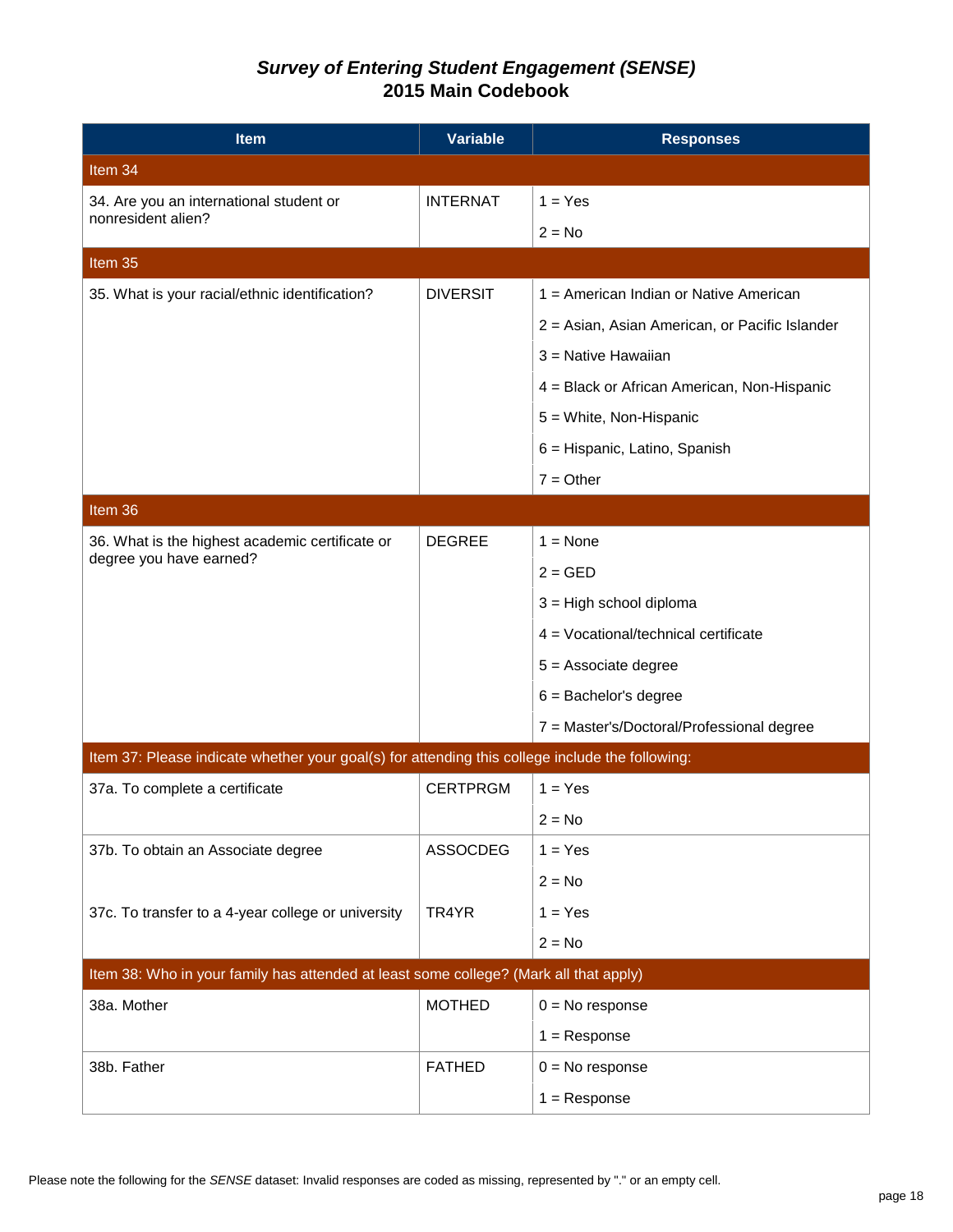| <b>Item</b>                                                                           | Variable        | <b>Responses</b>  |  |
|---------------------------------------------------------------------------------------|-----------------|-------------------|--|
| Item 38: Who in your family has attended at least some college? (Mark all that apply) |                 |                   |  |
| 38c. Brother/Sister                                                                   | <b>SIBLINED</b> | $0 = No$ response |  |
|                                                                                       |                 | $1 =$ Response    |  |
| 38d. Child                                                                            | <b>CHILDED</b>  | $0 = No$ response |  |
|                                                                                       |                 | $1 =$ Response    |  |
| 38e. Spouse/Partner                                                                   | <b>SPOUCED</b>  | $0 = No$ response |  |
|                                                                                       |                 | $1 =$ Response    |  |
| 38f. Legal Guardian                                                                   | <b>LGUARDED</b> | $0 = No$ response |  |
|                                                                                       |                 | $1 =$ Response    |  |
| 38g. None of the above                                                                | <b>NONED</b>    | $0 = No$ response |  |
|                                                                                       |                 | = Response        |  |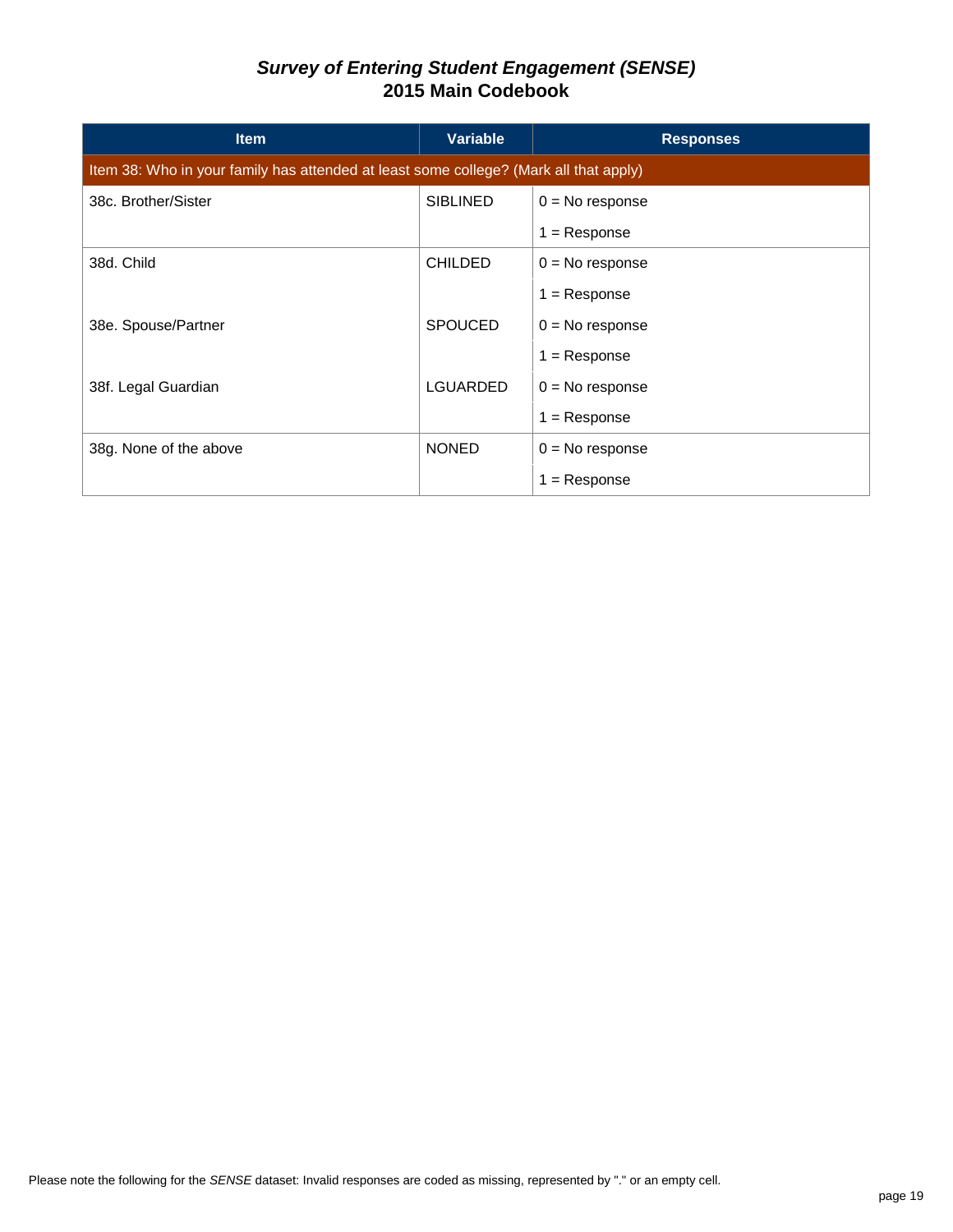| <b>Item</b>                                                             | <b>Variable</b>  | <b>Responses</b>         |  |  |
|-------------------------------------------------------------------------|------------------|--------------------------|--|--|
| The items below are course level data from the Course Schedule File.    |                  |                          |  |  |
| Course start date                                                       | <b>SDATE</b>     |                          |  |  |
| Course end date                                                         | <b>EDATE</b>     |                          |  |  |
| Campus location                                                         | CAMPLOC          |                          |  |  |
| Course number                                                           | <b>COURSENUM</b> |                          |  |  |
| Section number                                                          | <b>SECNO</b>     |                          |  |  |
| Course full name                                                        | <b>COURNAME</b>  |                          |  |  |
| <b>Building</b>                                                         | <b>BLDG</b>      |                          |  |  |
| Room                                                                    | <b>ROOM</b>      |                          |  |  |
| Class meeting days                                                      | <b>MEETDAYS</b>  |                          |  |  |
| Instructor name                                                         | <b>INSTRNAM</b>  |                          |  |  |
| Department                                                              | <b>DEPART</b>    |                          |  |  |
| Maximum enrollment                                                      | <b>MAXENROL</b>  |                          |  |  |
| Class start time                                                        | <b>STIME</b>     |                          |  |  |
| Class end time                                                          | <b>ETIME</b>     |                          |  |  |
| The items below are course level data from the Class Information Sheet. |                  |                          |  |  |
| Survey administered by                                                  | <b>SRVADMN</b>   | $1 =$ Faculty            |  |  |
|                                                                         |                  | 2 = Survey Administrator |  |  |
| Number of students in attendance                                        | <b>NUMSTU</b>    |                          |  |  |
| Total administration time: (in minutes)                                 | <b>ADMNTIME</b>  |                          |  |  |
| Administration date                                                     | <b>ADMNDATE</b>  |                          |  |  |
| The items below are institutional characteristics.                      |                  |                          |  |  |
| College size                                                            | <b>SIZE</b>      | $1 = Small$              |  |  |
|                                                                         |                  | $2 = \text{Median}$      |  |  |
|                                                                         |                  | $3 = Large$              |  |  |
|                                                                         |                  | $4 =$ Extra-large        |  |  |
| College urbanicity                                                      | <b>LOCATION</b>  | $1 = Urban$              |  |  |
|                                                                         |                  | $2 =$ Suburban           |  |  |
|                                                                         |                  | $3 = Rural$              |  |  |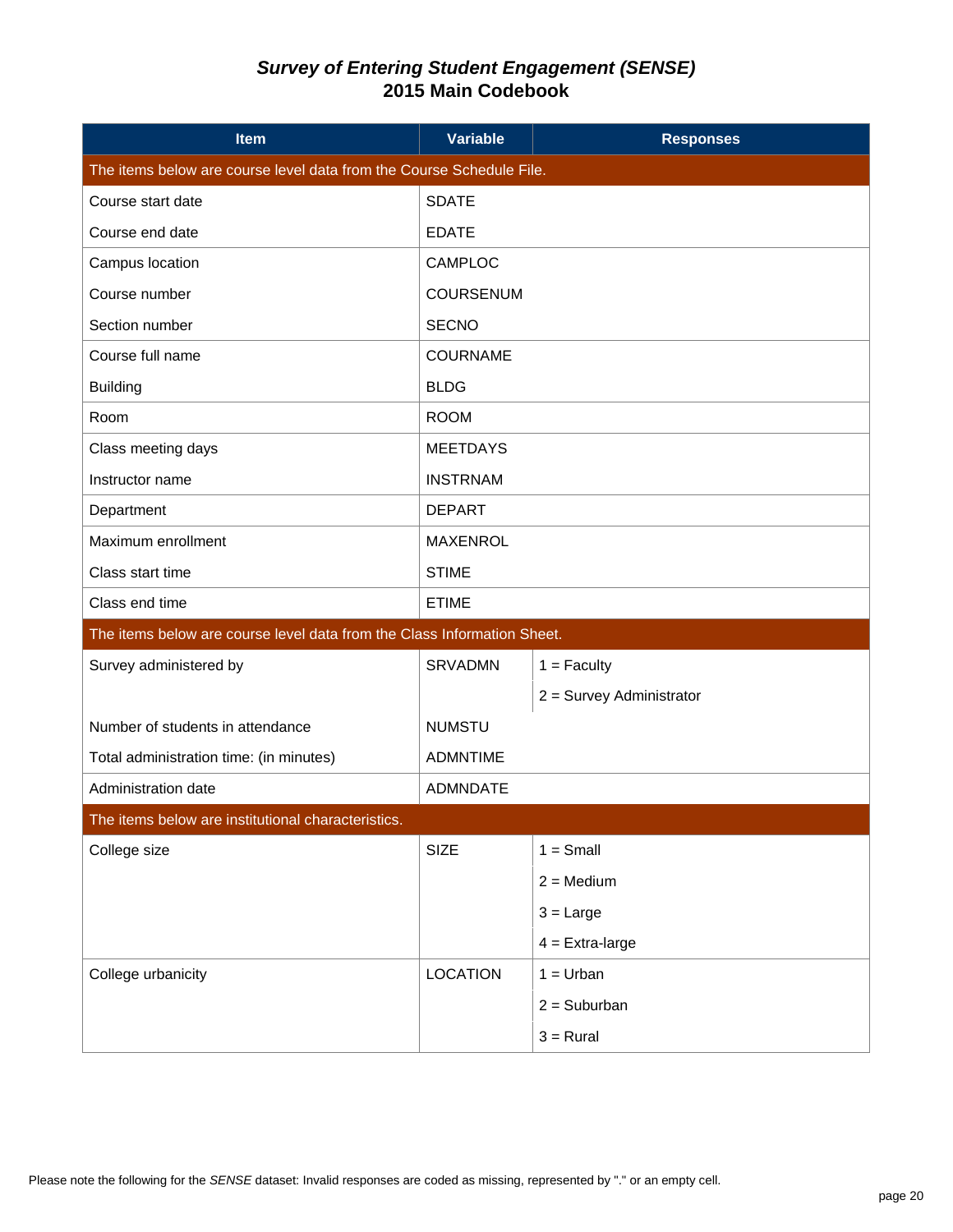| <b>Item</b>                                                            | <b>Variable</b> | <b>Responses</b>              |  |
|------------------------------------------------------------------------|-----------------|-------------------------------|--|
| The items below are derived SENSE variables.                           |                 |                               |  |
| Entering / Returning students                                          | <b>RETURN</b>   | $0 =$ Entering                |  |
|                                                                        |                 | $1 = Returning$               |  |
| Record in primary sample or oversample (if applicable)                 | <b>PSAMPLE</b>  | $0 =$ Oversample              |  |
|                                                                        |                 | $1 =$ Primary Sample          |  |
| Traditional / Nontraditional age students                              | <b>STUDAGE</b>  | 1 = Traditional Age           |  |
|                                                                        |                 | $2 =$ Nontraditional-Age      |  |
| Enrolled in one or more developmental education classes                | <b>DEVELOPM</b> | $1 = Development$             |  |
|                                                                        |                 | $2 = Non-Developmental$       |  |
| First-Generation / Not First-Generation Students                       | <b>FIRSTGEN</b> | $1 =$ First-Generation        |  |
|                                                                        |                 | $2 = Not First-Generation$    |  |
| White / Non-Asian Minority Students                                    | <b>WHITEMIN</b> | $1 = White$                   |  |
|                                                                        |                 | $2 = Non-Asian Minority$      |  |
| White / Hispanic, Latino, or Spanish Students                          | <b>WHITEHIS</b> | $1 = White$                   |  |
|                                                                        |                 | 2 = Hispanic, Latino, Spanish |  |
| White / Black or African American Students                             | <b>WHITEBLK</b> | $1 = White$                   |  |
|                                                                        |                 | 2 = Black or African American |  |
| Black or African-American / All Other Students                         | <b>BLKMIN</b>   | 1 = Black or African American |  |
|                                                                        |                 | $2 = All Others$              |  |
| The items below are the calculated weight and raw benchmarks.          |                 |                               |  |
| Institutional weight based on less than full-time/full-time enrollment | <b>IWEIGHT</b>  |                               |  |
| Raw early connections benchmark score                                  | EARLYCON        | Scale of 0 to 1               |  |
| Raw high expectations and aspirations benchmark score                  | <b>HIEXPECT</b> | Scale of 0 to 1               |  |
| Raw clear academic plan and pathway benchmark score                    | <b>ACADPLAN</b> | Scale of 0 to 1               |  |
| Raw effective track to college readiness benchmark score               | <b>COLLREAD</b> | Scale of 0 to 1               |  |
| Raw engaged learning benchmark score                                   | <b>ENGAGLRN</b> | Scale of 0 to 1               |  |
| Raw academic and social support network benchmark score                | <b>ACSOCSUP</b> | Scale of 0 to 1               |  |